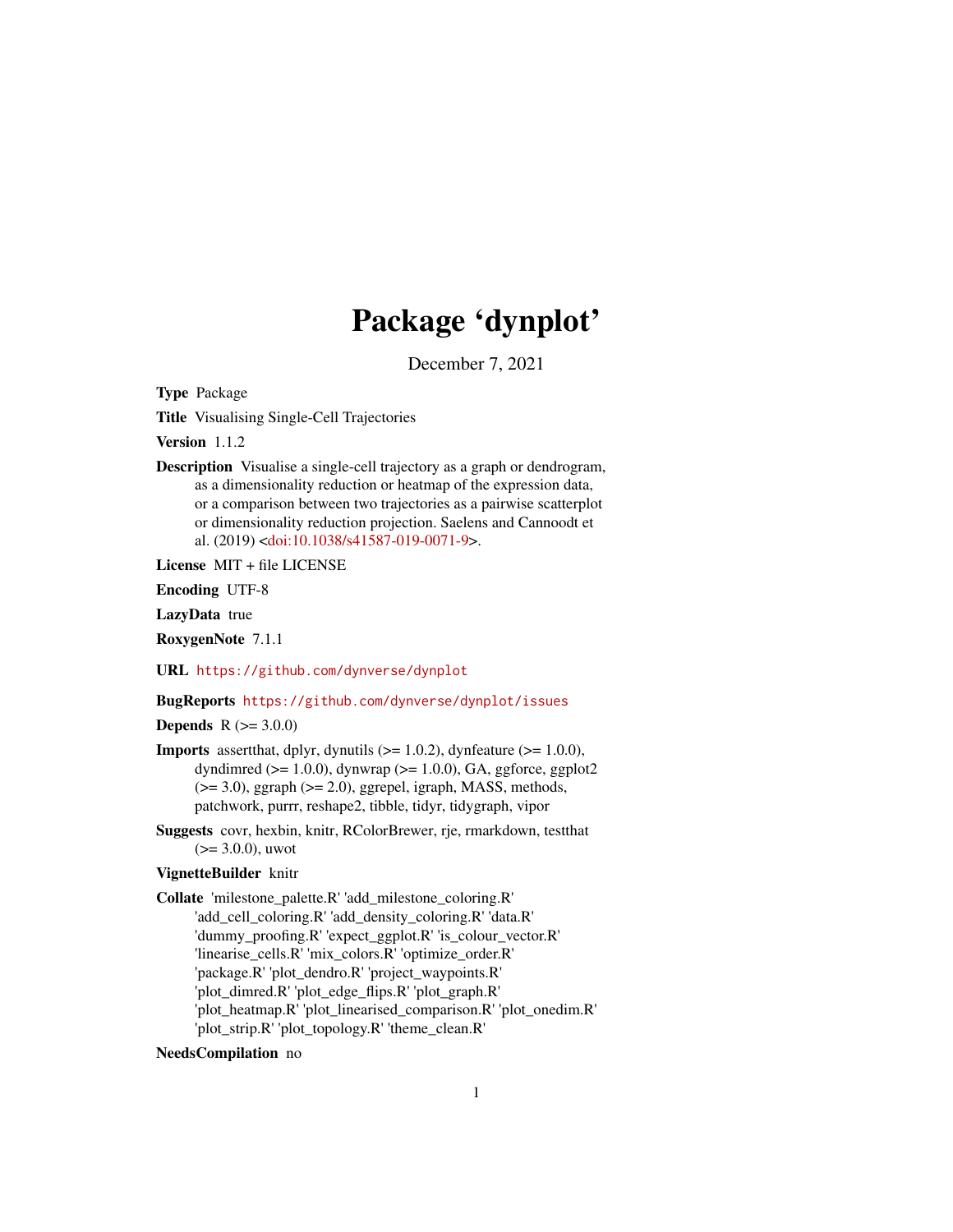```
Author Robrecht Cannoodt [aut, cre, cph]
     (<https://orcid.org/0000-0003-3641-729X>),
     Wouter Saelens [aut] (<https://orcid.org/0000-0002-7114-6248>)
```
Maintainer Robrecht Cannoodt <rcannood@gmail.com>

Repository CRAN

Date/Publication 2021-12-07 19:00:02 UTC

# R topics documented:

|       |                                                                                                                   | $\overline{4}$  |
|-------|-------------------------------------------------------------------------------------------------------------------|-----------------|
|       |                                                                                                                   | 5               |
|       |                                                                                                                   | 6               |
|       |                                                                                                                   | $\overline{7}$  |
|       |                                                                                                                   | $\tau$          |
|       | example_disconnected $\ldots \ldots \ldots \ldots \ldots \ldots \ldots \ldots \ldots \ldots \ldots \ldots \ldots$ | 8               |
|       |                                                                                                                   | 8               |
|       |                                                                                                                   | 8               |
|       |                                                                                                                   | 9               |
|       |                                                                                                                   | $\overline{10}$ |
|       |                                                                                                                   | $\overline{10}$ |
|       |                                                                                                                   | -12             |
|       |                                                                                                                   |                 |
|       |                                                                                                                   |                 |
|       |                                                                                                                   |                 |
|       |                                                                                                                   |                 |
|       |                                                                                                                   |                 |
|       |                                                                                                                   |                 |
|       |                                                                                                                   |                 |
|       |                                                                                                                   |                 |
|       |                                                                                                                   |                 |
|       |                                                                                                                   |                 |
| Index |                                                                                                                   | 28              |

add\_cell\_coloring *Add colouring to a set of cells.*

#### Description

The cells can be coloured by a grouping (clustering), according to a feature (gene expression), closest milestone, or pseudotime from the root of the trajectory.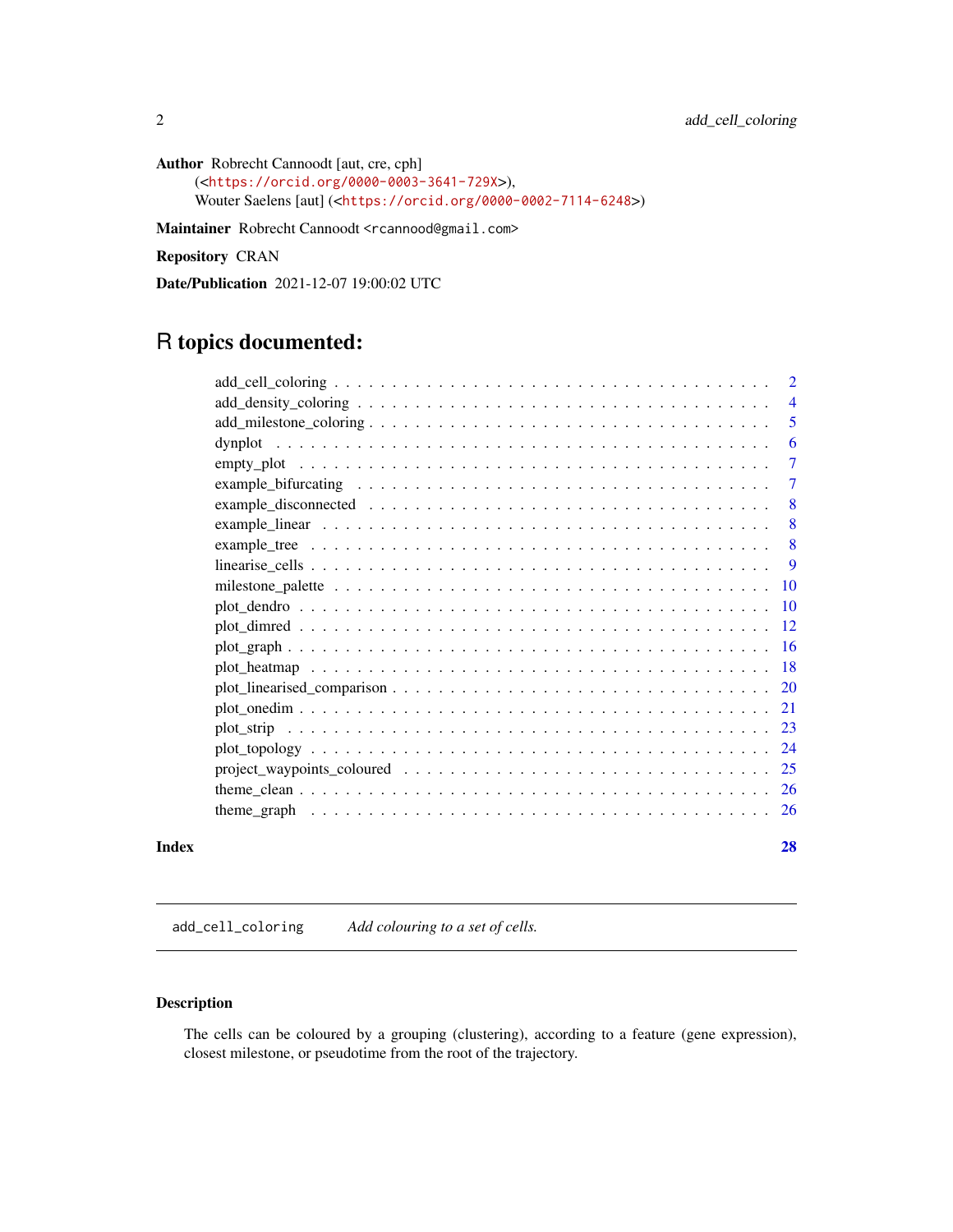add\_cell\_coloring 3

# Usage

```
add_cell_coloring(
 cell_positions,
 color_cells = c("auto", "none", "grouping", "feature", "milestone", "pseudotime"),
  trajectory,
  grouping = NULL,
  groups = NULL,
  feature_oi = NULL,
  expression_source = "expression",
  pseudotime = NULL,
  color_milestones = c("auto", "given", "cubeHelix", "Set3", "rainbow"),
  milestones = NULL,
  milestone_percentages = NULL
\mathcal{L}
```

|             | cell_positions The positions of the cells, represented by a tibble. Must contain column cell_id<br>(character) and may contain columns from, to, pseudotime, depending on the<br>value of color_cells.                                                                                                                                                                                                                                                                                                                                                              |
|-------------|---------------------------------------------------------------------------------------------------------------------------------------------------------------------------------------------------------------------------------------------------------------------------------------------------------------------------------------------------------------------------------------------------------------------------------------------------------------------------------------------------------------------------------------------------------------------|
| color_cells | How to color the cells.                                                                                                                                                                                                                                                                                                                                                                                                                                                                                                                                             |
|             | • "auto": Try to figure out how to color cells depending on whether one<br>of the grouping, feature_io, milestones or pseudotime parameters are<br>defined.<br>• "none": Cells are not coloured.                                                                                                                                                                                                                                                                                                                                                                    |
|             | • "grouping": Cells are coloured according to a grouping (e.g. clustering).<br>Either the grouping parameter or trajectory\$grouping must be a named<br>character vector.                                                                                                                                                                                                                                                                                                                                                                                           |
|             | • "feature": Cells are coloured according to the values of a given fea-<br>ture (e.g. gene expression). Either the expression_source parameter or<br>get_expression(trajectory) must be a matrix. Parameter feature_oi<br>must also be defined.                                                                                                                                                                                                                                                                                                                     |
|             | • "milestone" (recommended): Cells are coloured according their position<br>in the trajectory. The positioning of the cells are determined by parameter<br>milestone_percentages or else by trajectory\$milestone_percentages.<br>The colours of the milestones can be determined automatically or can be<br>specified by passing a tibble containing character columns milestone_id<br>and color (See add_milestone_coloring() for help in constructing this<br>object).<br>• "pseudotime": Cells are coloured according to the pseudotime value from<br>the root. |
| trajectory  | A dynwrap trajectory.                                                                                                                                                                                                                                                                                                                                                                                                                                                                                                                                               |
| grouping    | A grouping of the cells (e.g. clustering) as a named character vector.                                                                                                                                                                                                                                                                                                                                                                                                                                                                                              |
| groups      | A tibble containing character columns group_id and color. If NULL, this object<br>is inferred from the grouping itself.                                                                                                                                                                                                                                                                                                                                                                                                                                             |
| feature oi  | The name of a feature to use for colouring the cells.                                                                                                                                                                                                                                                                                                                                                                                                                                                                                                               |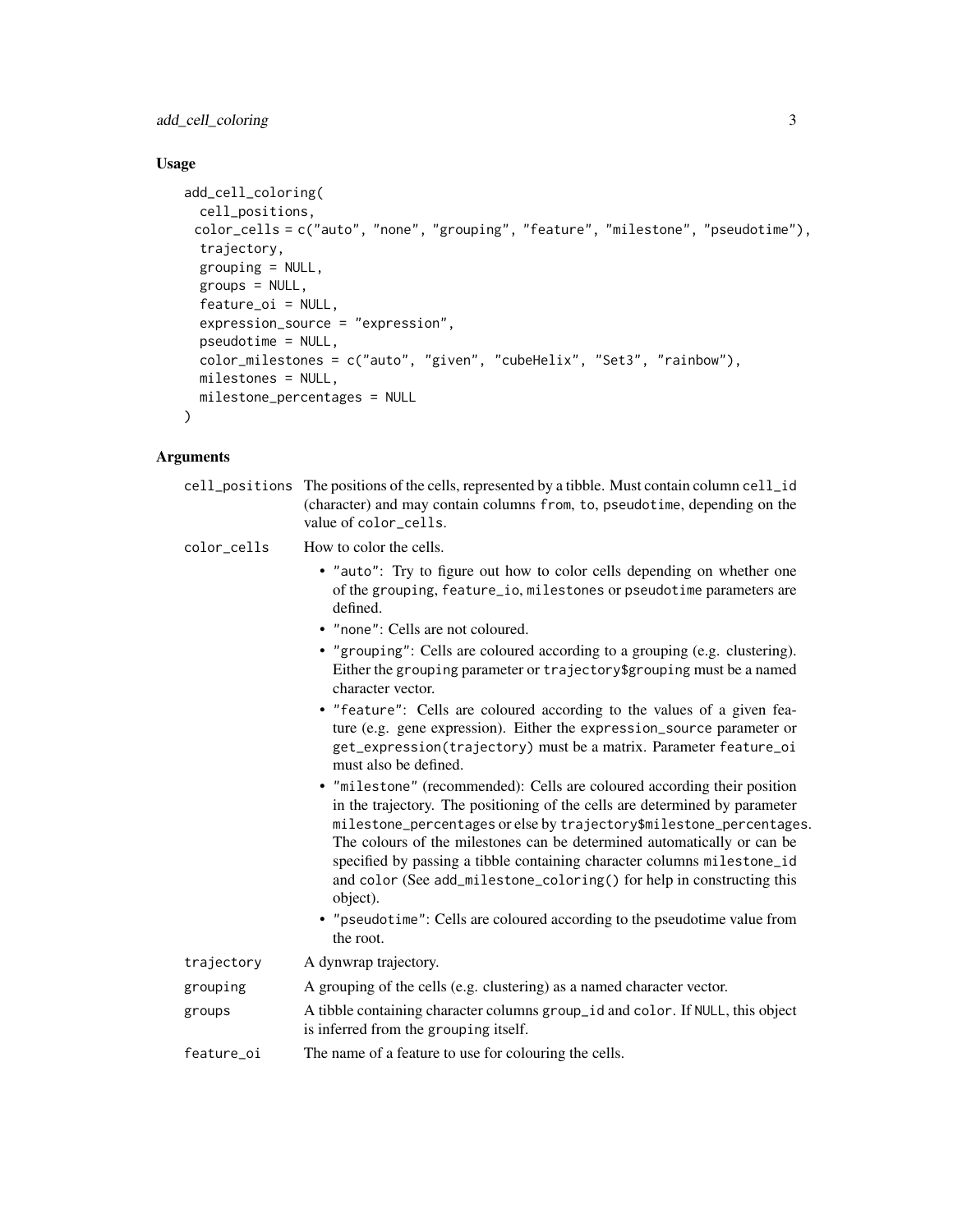<span id="page-3-0"></span>

| expression_source     |                                                                                                                                                                                                               |
|-----------------------|---------------------------------------------------------------------------------------------------------------------------------------------------------------------------------------------------------------|
|                       | Source of the feature expression, defaults to get_expression(trajectory).                                                                                                                                     |
| pseudotime            | The pseudotime from the root of the trajectory to the cells as a named numeric<br>vector.                                                                                                                     |
| color_milestones      |                                                                                                                                                                                                               |
|                       | Which palette to use for colouring the milestones                                                                                                                                                             |
|                       | • auto: Determine colours automatically. If color is already specified in<br>milestones tibble, this will be used. Otherwise, the colour scheme is deter-<br>mined by milestone_palette_list\$auto.           |
|                       | • given: The milestones object already contains a column color.<br>• cubeHelix: Use the rje::cubeHelix() palette.                                                                                             |
|                       | • Set3: Use the RColorBrewer::brewer.pal(name = "Set3") palette.<br>• rainbow: Use the grDevices::rainbow() palette.                                                                                          |
| milestones            | Tibble containing the column milestone_id (character). If color_milestones<br>is set to "given", this tibble should also contain a column color (character),<br>containing colour hex codes (e.g. "#123456"). |
| milestone_percentages |                                                                                                                                                                                                               |
|                       | The milestone percentages.                                                                                                                                                                                    |

A named list with following objects:

- cell\_positions: The trajectory\$progressions object with a color column added.
- color\_scale: A ggplot colour scale to add to the downstream ggplot.
- fill\_scale: A ggplot fill scale to add to the downstream ggplot.
- color\_cells: The input color\_cells value, except "auto" will have been replaced depending on which other parameters were passed.

add\_density\_coloring *Color cells using a background density*

#### Description

Color cells using a background density

```
add_density_coloring(
  cell_positions,
  color_{\perp} color_density = c("none", "grouping", "feature"),
  trajectory,
  grouping = NULL,
  groups = NULL,
  feature_oi = NULL,
```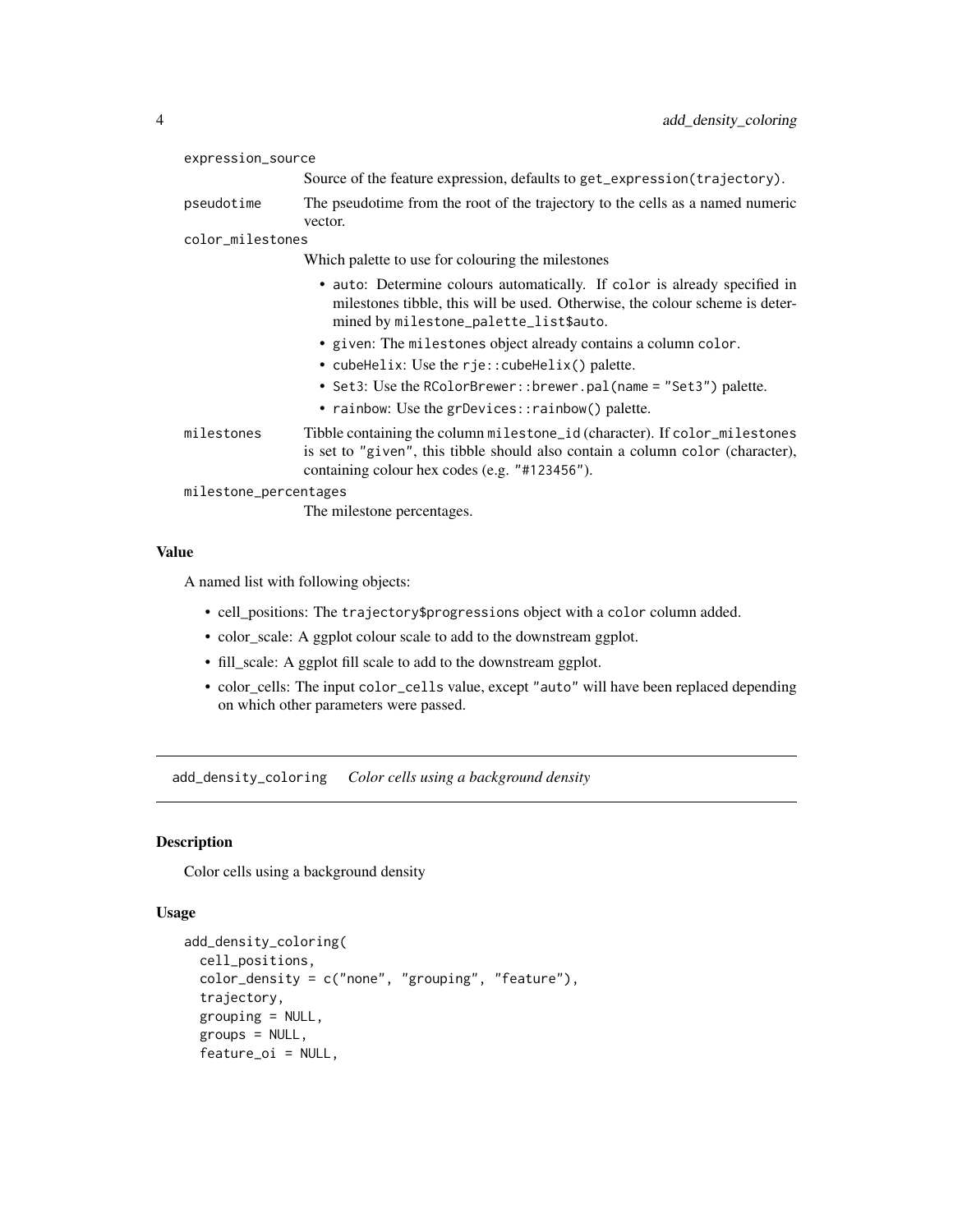# <span id="page-4-0"></span>add\_milestone\_coloring 5

```
expression_source = "expression",
 padding = 0.1,
 nbins = 1000,
 bw = 0.2,
 density_cutoff = 0.3,
 density_cutoff_label = density_cutoff/10
)
```
#### Arguments

|                      | cell_positions The positions of the cells in 2D. Must be a tibble with character column cell_id<br>and numeric columns comp_1 and comp_2. |  |  |
|----------------------|-------------------------------------------------------------------------------------------------------------------------------------------|--|--|
| color_density        | How to color density, can be "none", "grouping", or "feature".                                                                            |  |  |
| trajectory           | A dynwrap trajectory.                                                                                                                     |  |  |
| grouping             | A grouping of the cells (e.g. clustering) as a named character vector.                                                                    |  |  |
| groups               | A tibble containing character columns group_id and color. If NULL, this object<br>is inferred from the grouping itself.                   |  |  |
| feature_oi           | The name of a feature to use for colouring the cells.                                                                                     |  |  |
|                      | expression_source                                                                                                                         |  |  |
|                      | Source of the feature expression, defaults to get_expression(trajectory).                                                                 |  |  |
| padding              | The padding in the edges to the plot, relative to the size of the plot.                                                                   |  |  |
| nbins                | Number of bins for calculating the density.                                                                                               |  |  |
| bw                   | Bandwidth, relative to the size of the plot.                                                                                              |  |  |
|                      | density_cutoff Cutoff for density, the lower the larger the areas.                                                                        |  |  |
| density_cutoff_label |                                                                                                                                           |  |  |
|                      | Cutoff for density for labeling, the lower the further way from cells.                                                                    |  |  |

#### Value

A named list with objects:

- polygon: A layer to add to the ggplot.
- scale: A scale to add to the ggplot.

add\_milestone\_coloring

*Add colouring to a set of milestones.*

## Description

Add colouring to a set of milestones.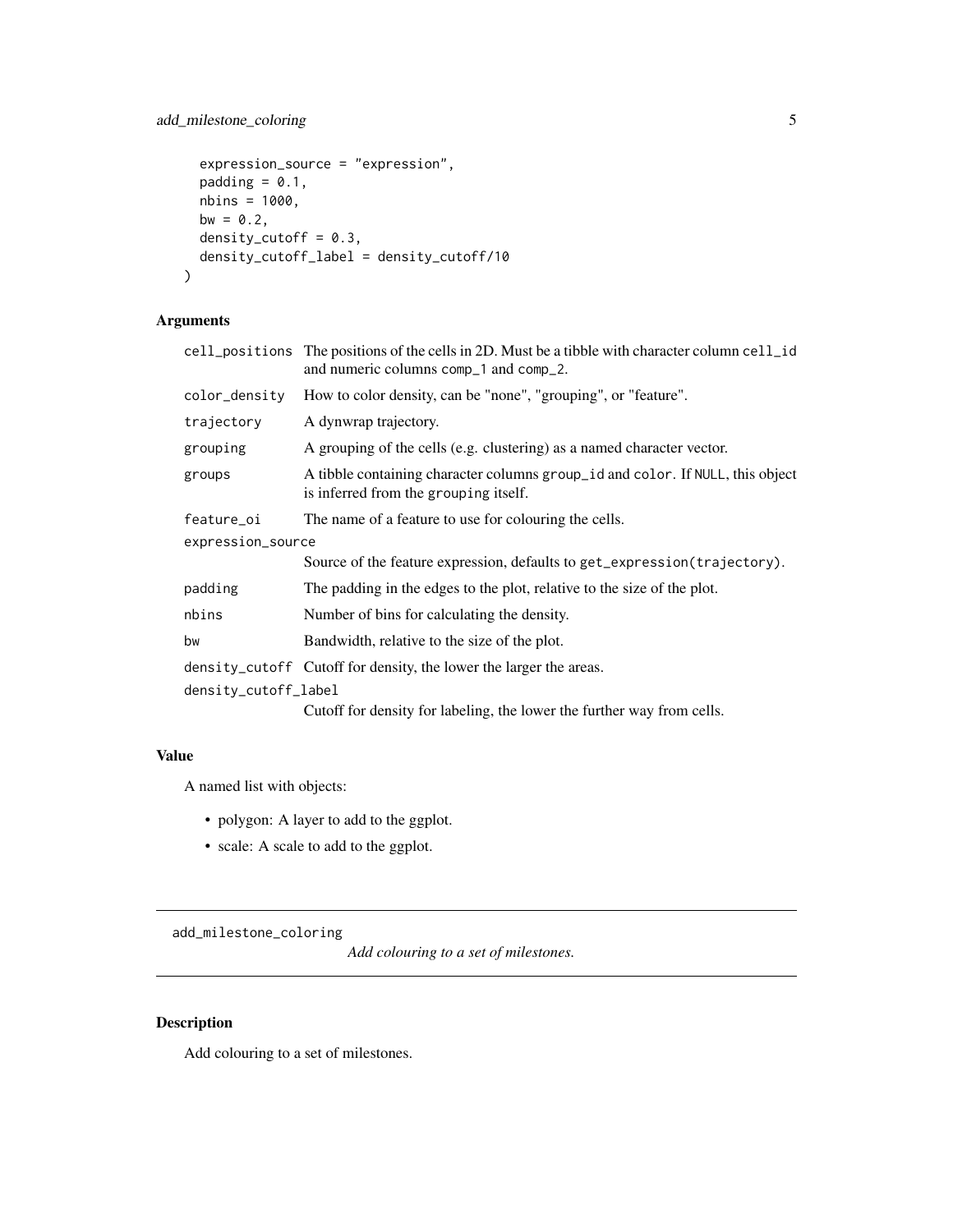#### <span id="page-5-0"></span>Usage

```
add_milestone_coloring(
  milestones = NULL,
  color_milestones = c("auto", "given", "cubeHelix", "Set3", "rainbow")
\lambda
```
#### Arguments

milestones Tibble containing the column milestone\_id (character). If color\_milestones is set to "given", this tibble should also contain a column color (character), containing colour hex codes (e.g. "#123456").

color\_milestones

Which palette to use for colouring the milestones

- auto: Determine colours automatically. If color is already specified in milestones tibble, this will be used. Otherwise, the colour scheme is determined by milestone\_palette\_list\$auto.
- given: The milestones object already contains a column color.
- cubeHelix: Use the rje::cubeHelix() palette.
- Set3: Use the RColorBrewer::brewer.pal(name = "Set3") palette.
- rainbow: Use the grDevices::rainbow() palette.

#### Value

A tibble containing the input character column milestone\_id and a character column color containing colour hex-codes (e.g. "#123456").

dynplot *dynplot: Plotting Single-Cell Trajectories*

#### Description

Visualise a single-cell trajectory as a graph or dendrogram, as a dimensionality reduction or heatmap of the expression data, or a comparison between two trajectories as a pairwise scatterplot or dimensionality reduction projection.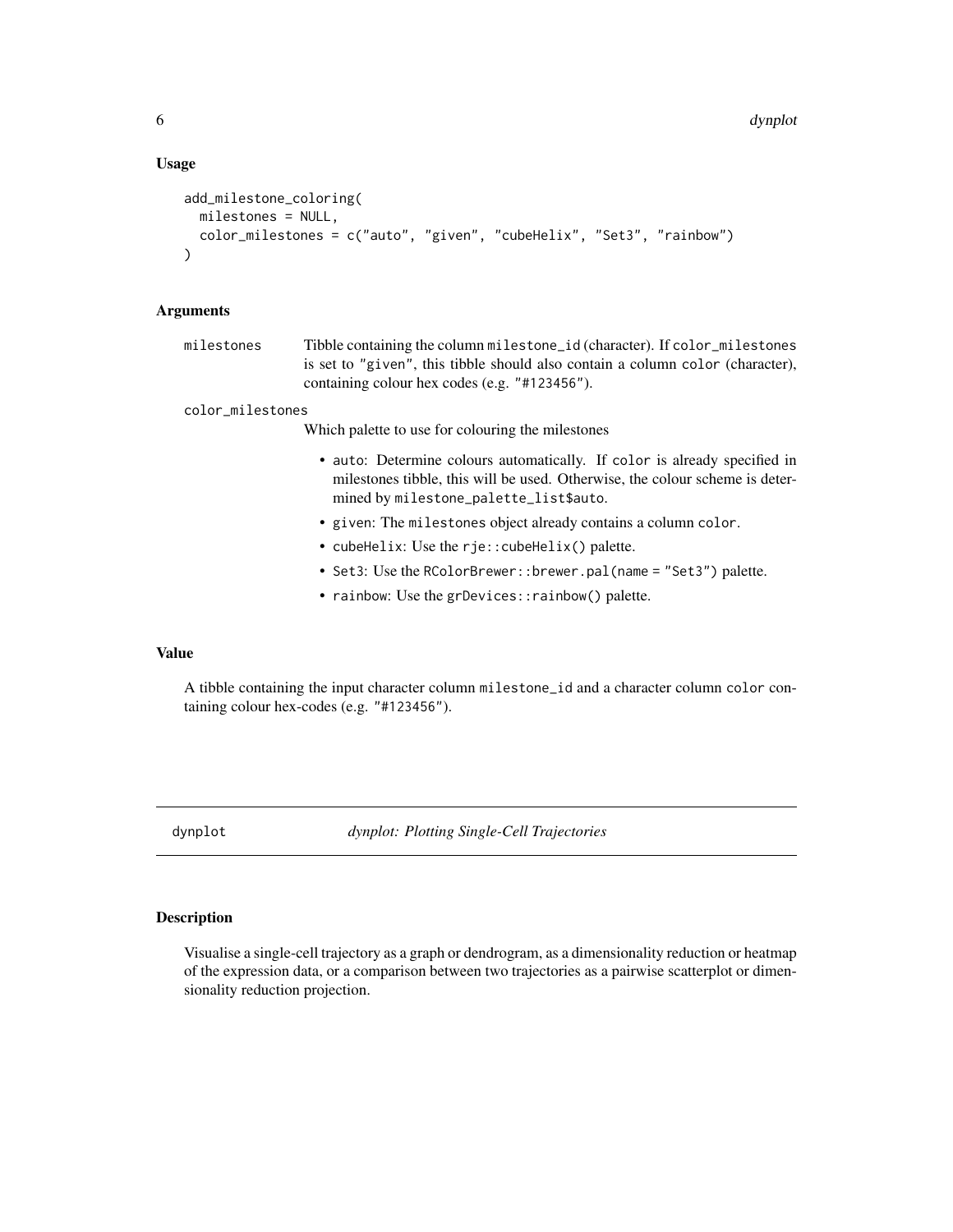<span id="page-6-0"></span>

#### Description

Create an empty plot for spacing

#### Usage

empty\_plot()

#### Value

An empty ggplot2.

#### Examples

empty\_plot()

example\_bifurcating *An example bifurcating dataset*

#### Description

An example bifurcating dataset

#### Usage

```
example_bifurcating
```
#### Format

An object of class dynwrap::with\_prior (inherits from dynwrap::with\_expression, dynwrap::with\_cell\_waypoints, dynwrap::with\_trajectory, dynwrap::data\_wrapper, list) of length 20.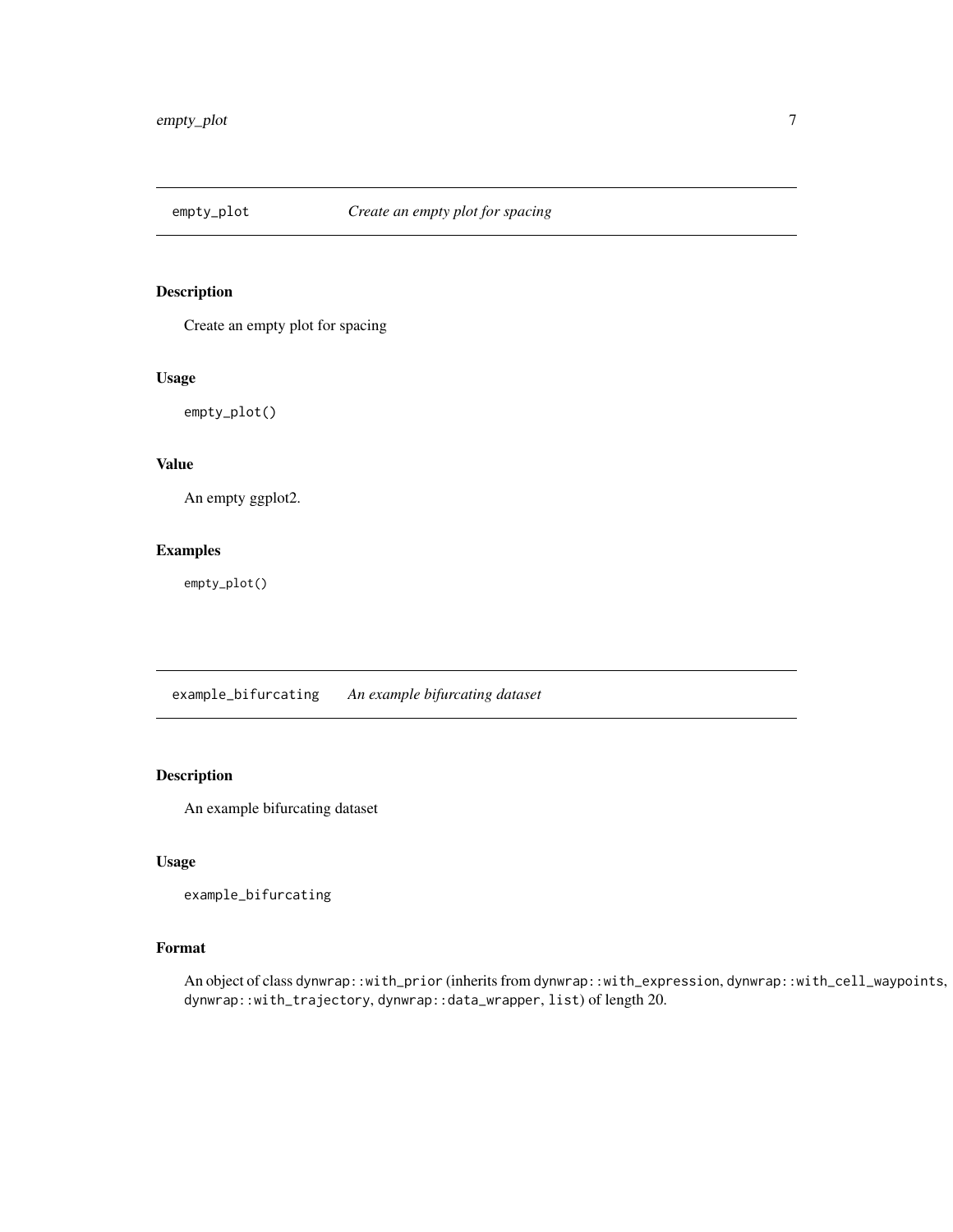<span id="page-7-0"></span>example\_disconnected *An example disconnected dataset*

#### Description

An example disconnected dataset

#### Usage

example\_disconnected

#### Format

An object of class dynwrap::with\_prior (inherits from dynwrap::with\_expression, dynwrap::with\_cell\_waypoints, dynwrap::with\_trajectory, dynwrap::data\_wrapper, list) of length 20.

example\_linear *An example linear dataset*

#### Description

An example linear dataset

#### Usage

example\_linear

#### Format

An object of class dynwrap::with\_prior (inherits from dynwrap::with\_expression, dynwrap::with\_cell\_waypoints, dynwrap::with\_trajectory, dynwrap::data\_wrapper, list) of length 20.

example\_tree *An example tree dataset*

#### Description

An example tree dataset

#### Usage

example\_tree

#### Format

An object of class dynwrap::with\_prior (inherits from dynwrap::with\_expression, dynwrap::with\_cell\_waypoints, dynwrap::with\_trajectory, dynwrap::data\_wrapper, list) of length 20.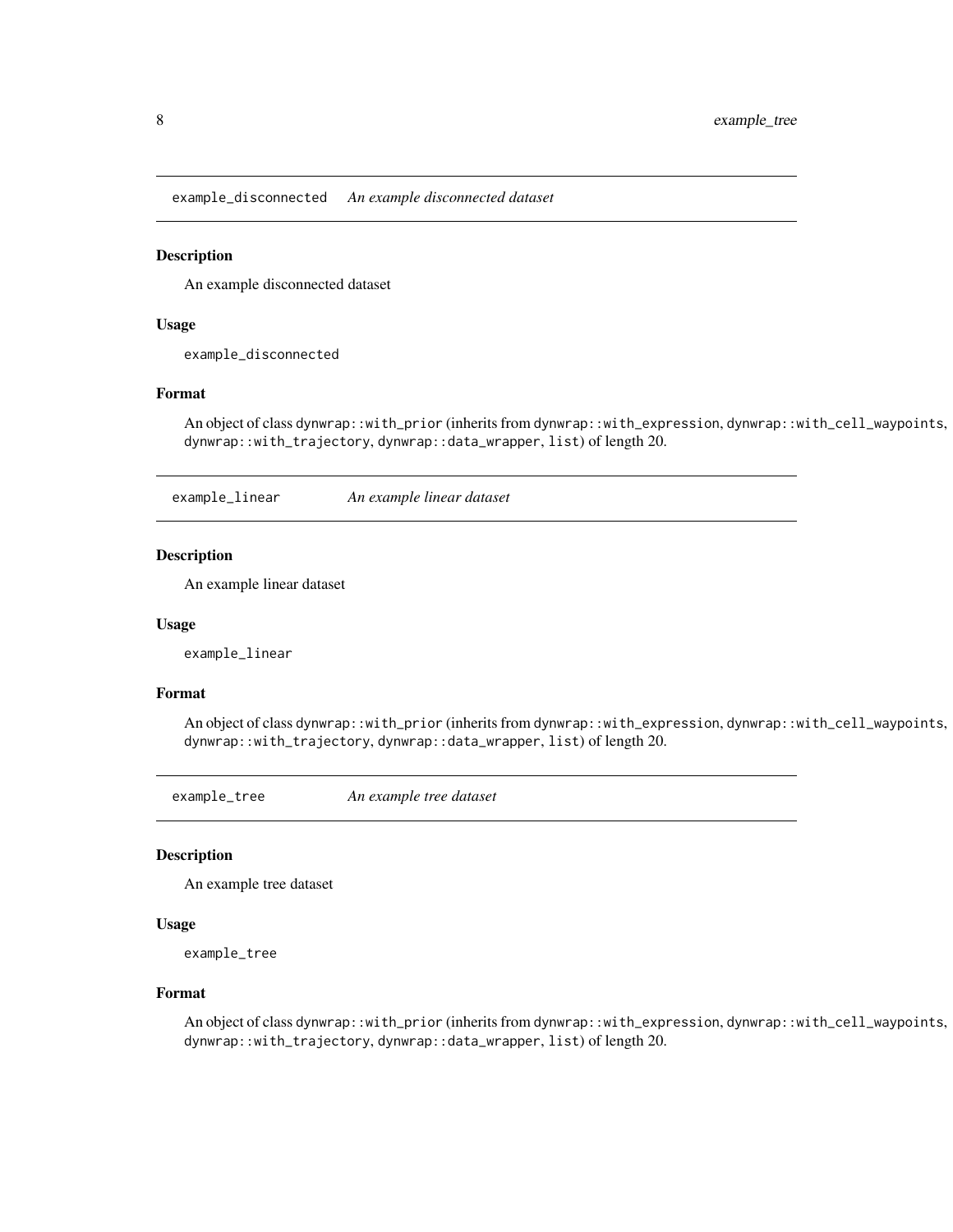<span id="page-8-0"></span>linearise\_cells *Prepare a trajectory for linearised visualisation.*

#### Description

This is an internal function and should probably not be used manually.

#### Usage

```
linearise_cells(
  trajectory,
  margin = 0.05,
  no_margin_between_linear = TRUE,
  one_edge = FALSE,
  equal_cell_width = FALSE
)
```
#### Arguments

| trajectory               | A dynwrap trajectory.                                                                                                                     |  |
|--------------------------|-------------------------------------------------------------------------------------------------------------------------------------------|--|
| margin                   | A margin between trajectory segments.                                                                                                     |  |
| no_margin_between_linear |                                                                                                                                           |  |
|                          | Whether to add a margin only when a branch occurs.                                                                                        |  |
| one_edge                 | Whether or not to assign each cell to one cell only. This can occur when a cell<br>is on a branching point, or in between multiple edges. |  |
| equal_cell_width         |                                                                                                                                           |  |
|                          | Whether or not to space segments according to cell count.                                                                                 |  |

#### Value

A named list with values:

- milestone\_network: A linearised version of trajectory\$milestone\_network with extra columns: add\_margin, n\_margins, cumstart, cumend, edge\_id.
- progressions: A linearised version of trajectory\$progressions with extra columns: percentage2, length, directed, add\_margin, n\_margins, cumstart, cumend, edge\_id, cumpercentage.
- margin: The used margin (numeric).

#### Examples

linearise\_cells(example\_bifurcating)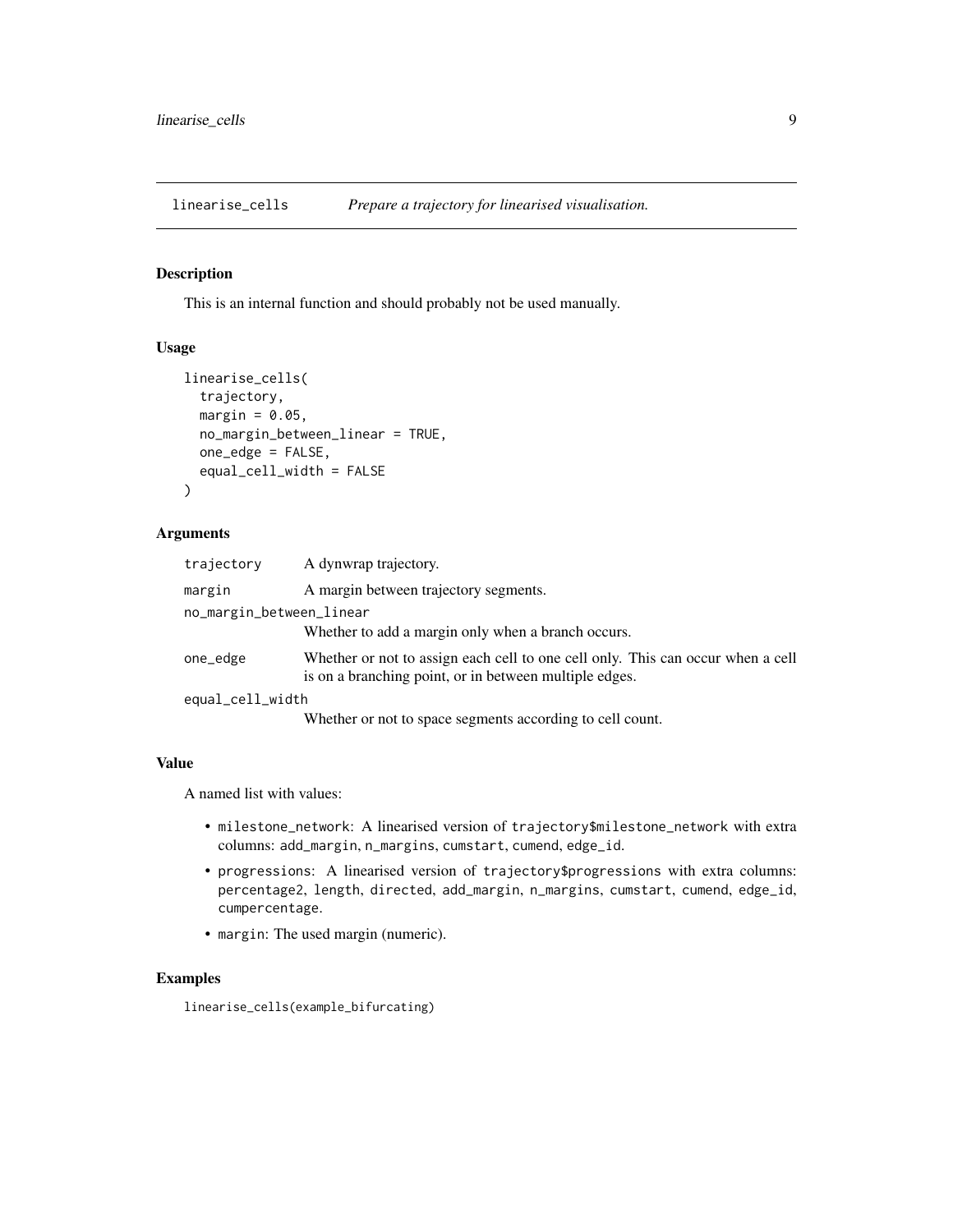<span id="page-9-0"></span>milestone\_palette *Get the names of valid color palettes*

#### Description

Get the names of valid color palettes

#### Usage

```
milestone_palette(name, n)
```
get\_milestone\_palette\_names()

#### Arguments

| name | The name of the palette. Must be one of "cubellerix", "Set3", or "rainbow". |
|------|-----------------------------------------------------------------------------|
|      | The number of colours to be in the palette.                                 |

#### Value

The names of supported palettes.

#### Examples

get\_milestone\_palette\_names()

plot\_dendro *Plot a trajectory as a dendrogram*

#### Description

Plot a trajectory as a dendrogram

```
plot_dendro(
  trajectory,
 color_cells = c("auto", "none", "grouping", "feature", "milestone", "pseudotime"),
 grouping = NULL,
 groups = NULL,
 feature_oi = NULL,
 expression_source = "expression",
 pseudotime = NULL,
 color_milestones = c("auto", "given", "cubeHelix", "Set3", "rainbow"),
 milestones = NULL,
 milestone_percentages = NULL,
```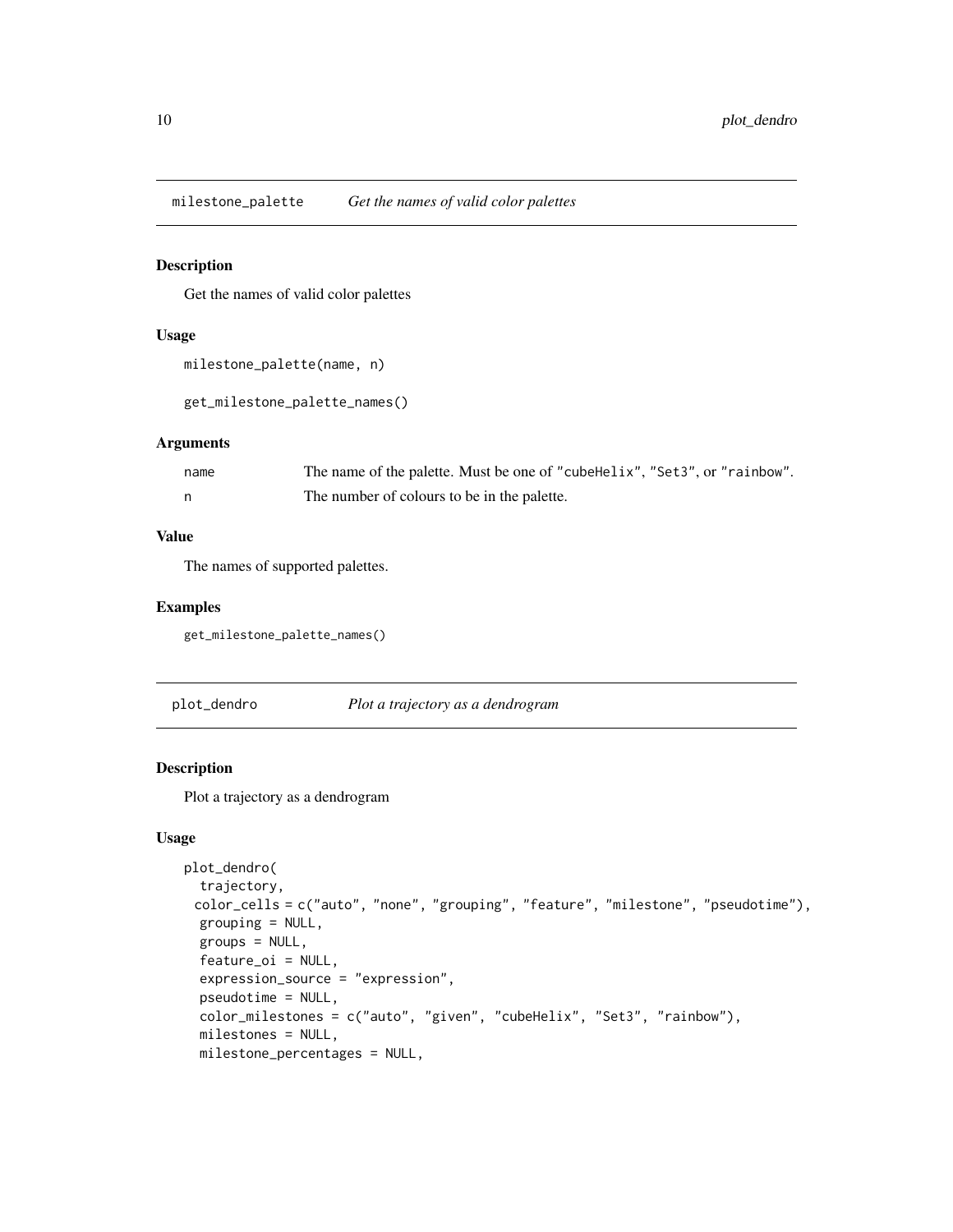# plot\_dendro 11

```
alpha_cells = 1,
  size_cells = 2.5,
 border_radius_percentage = 0.1,
  diag_offset = 0.05,
  y_{\text{offset}} = 0.2,
 arrow = grid::arrow(type = "closed")
\mathcal{L}
```

| trajectory        | A dynwrap trajectory.                                                                                                                                                                                                                                                                                                                                                                                                                                                                                                                                               |  |
|-------------------|---------------------------------------------------------------------------------------------------------------------------------------------------------------------------------------------------------------------------------------------------------------------------------------------------------------------------------------------------------------------------------------------------------------------------------------------------------------------------------------------------------------------------------------------------------------------|--|
| color_cells       | How to color the cells.                                                                                                                                                                                                                                                                                                                                                                                                                                                                                                                                             |  |
|                   | • "auto": Try to figure out how to color cells depending on whether one<br>of the grouping, feature_io, milestones or pseudotime parameters are<br>defined.                                                                                                                                                                                                                                                                                                                                                                                                         |  |
|                   | • "none": Cells are not coloured.                                                                                                                                                                                                                                                                                                                                                                                                                                                                                                                                   |  |
|                   | • "grouping": Cells are coloured according to a grouping (e.g. clustering).<br>Either the grouping parameter or trajectory\$grouping must be a named<br>character vector.                                                                                                                                                                                                                                                                                                                                                                                           |  |
|                   | • "feature": Cells are coloured according to the values of a given fea-<br>ture (e.g. gene expression). Either the expression_source parameter or<br>get_expression(trajectory) must be a matrix. Parameter feature_oi<br>must also be defined.                                                                                                                                                                                                                                                                                                                     |  |
|                   | • "milestone" (recommended): Cells are coloured according their position<br>in the trajectory. The positioning of the cells are determined by parameter<br>milestone_percentages or else by trajectory\$milestone_percentages.<br>The colours of the milestones can be determined automatically or can be<br>specified by passing a tibble containing character columns milestone_id<br>and color (See add_milestone_coloring() for help in constructing this<br>object).<br>• "pseudotime": Cells are coloured according to the pseudotime value from<br>the root. |  |
| grouping          | A grouping of the cells (e.g. clustering) as a named character vector.                                                                                                                                                                                                                                                                                                                                                                                                                                                                                              |  |
| groups            | A tibble containing character columns group_id and color. If NULL, this object<br>is inferred from the grouping itself.                                                                                                                                                                                                                                                                                                                                                                                                                                             |  |
| feature_oi        | The name of a feature to use for colouring the cells.                                                                                                                                                                                                                                                                                                                                                                                                                                                                                                               |  |
| expression_source |                                                                                                                                                                                                                                                                                                                                                                                                                                                                                                                                                                     |  |
|                   | Source of the feature expression, defaults to get_expression(trajectory).                                                                                                                                                                                                                                                                                                                                                                                                                                                                                           |  |
| pseudotime        | The pseudotime from the root of the trajectory to the cells as a named numeric<br>vector.                                                                                                                                                                                                                                                                                                                                                                                                                                                                           |  |
| color_milestones  |                                                                                                                                                                                                                                                                                                                                                                                                                                                                                                                                                                     |  |
|                   | Which palette to use for colouring the milestones                                                                                                                                                                                                                                                                                                                                                                                                                                                                                                                   |  |
|                   | • auto: Determine colours automatically. If color is already specified in<br>milestones tibble, this will be used. Otherwise, the colour scheme is deter-<br>mined by milestone_palette_list\$auto.                                                                                                                                                                                                                                                                                                                                                                 |  |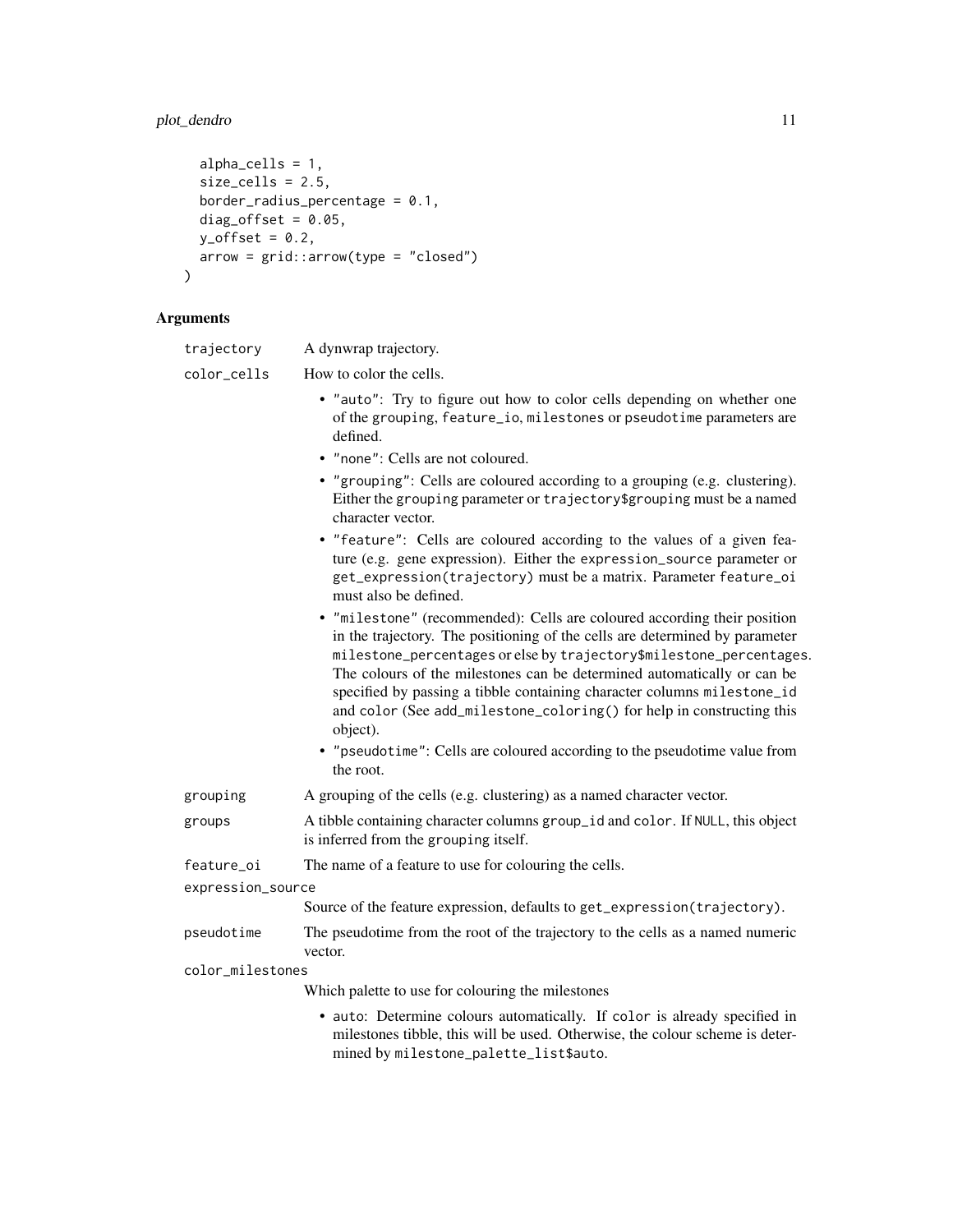<span id="page-11-0"></span>

|                          | • given: The milestones object already contains a column color.                                                                                                                                               |
|--------------------------|---------------------------------------------------------------------------------------------------------------------------------------------------------------------------------------------------------------|
|                          | • cubeHelix: Use the $r$ je:: cubeHelix() palette.                                                                                                                                                            |
|                          | • Set3: Use the RColorBrewer::brewer.pal(name = "Set3") palette.                                                                                                                                              |
|                          | • rainbow: Use the grDevices:: rainbow() palette.                                                                                                                                                             |
| milestones               | Tibble containing the column milestone_id (character). If color_milestones<br>is set to "given", this tibble should also contain a column color (character),<br>containing colour hex codes (e.g. "#123456"). |
| milestone_percentages    |                                                                                                                                                                                                               |
|                          | The milestone percentages.                                                                                                                                                                                    |
| alpha_cells              | The alpha of the cells                                                                                                                                                                                        |
| size_cells               | The size of the cells                                                                                                                                                                                         |
| border_radius_percentage |                                                                                                                                                                                                               |
|                          | The fraction of the radius that is used for the border                                                                                                                                                        |
| diag_offset              | The x-offset (percentage of the edge lenghts) between milestones                                                                                                                                              |
| y_offset                 | The size of the quasirandom cell spreading in the y-axis                                                                                                                                                      |
| arrow                    | The type and size of arrow in case of directed trajectories. Set to NULL to<br>remove arrow altogether.                                                                                                       |

A dendrogram ggplot of the trajectory.

# Examples

```
data(example_tree)
plot_dendro(example_tree)
plot_dendro(example_tree, color_cells = "pseudotime")
plot_dendro(
  example_tree,
  color_cells = "grouping",
  grouping = dynwrap::group_onto_nearest_milestones(example_tree)
\overline{\phantom{a}}
```
plot\_dimred *Plot a trajectory in a (given) dimensionality reduction*

# Description

Plot a trajectory in a (given) dimensionality reduction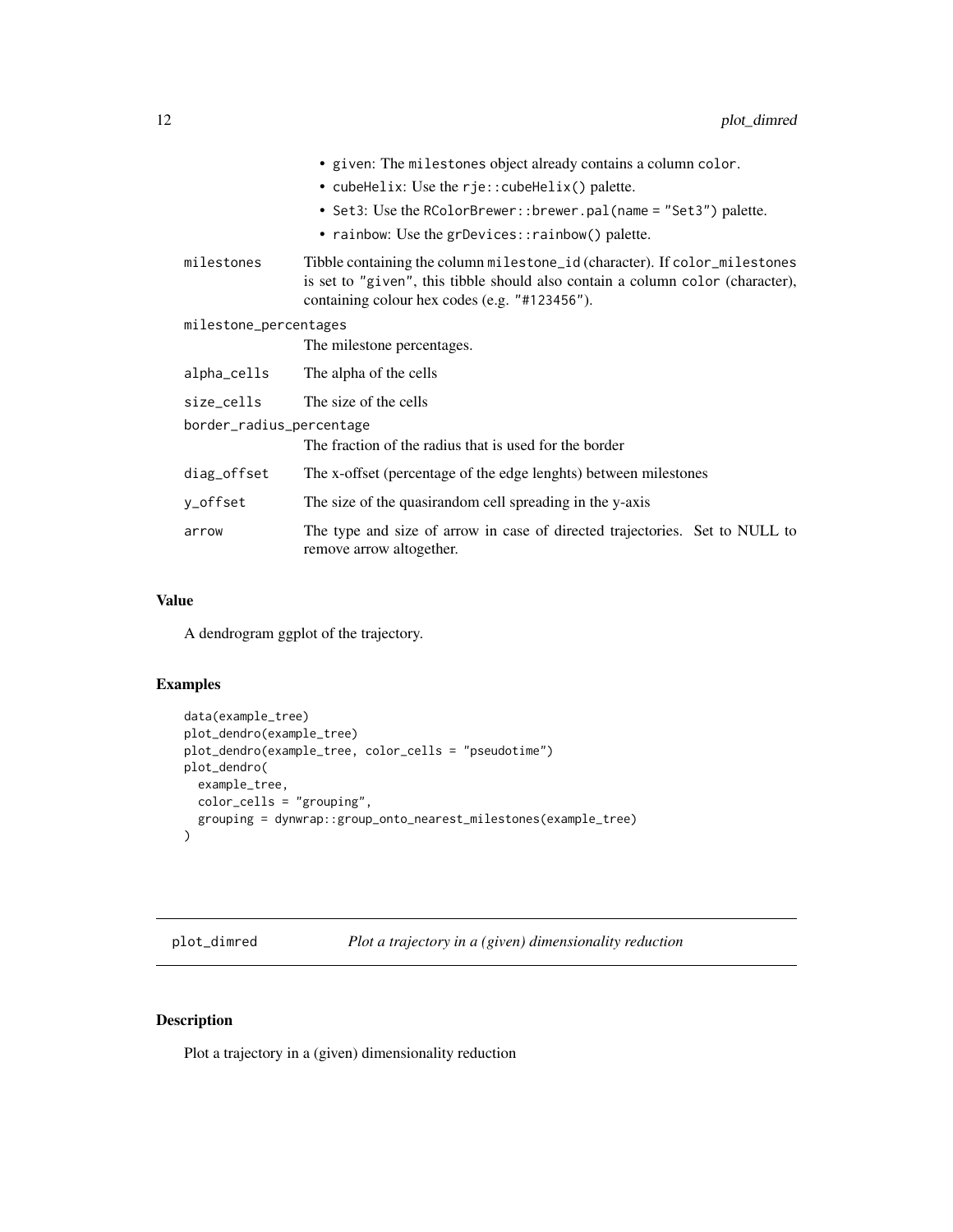#### plot\_dimred 13

#### Usage

```
plot_dimred(
  trajectory,
 color_cells = c("auto", "none", "grouping", "feature", "milestone", "pseudotime"),
 dimred = ifelse(dynwrap::is_wrapper_with_dimred(trajectory), NA,
    dyndimred::dimred_landmark_mds),
 plot_trajectory = dynwrap::is_wrapper_with_trajectory(trajectory) &&
    !plot_milestone_network,
  plot_milestone_network = FALSE,
  label_milestones = dynwrap::is_wrapper_with_milestone_labelling(trajectory),
  alpha_cells = 1,
  size_cells = 2.5,
  border_radius_percentage = 0.1,
  size_milestones = 6,
  size_transitions = 2,
  hex_cells = ifelse(length(trajectory$cell_ids) > 10000, 100, FALSE),
  grouping = NULL,
  groups = NULL,feature_oi = NULL,
  color_milestones = c("auto", "given", "cubeHelix", "Set3", "rainbow"),
  milestones = NULL,
 milestone_percentages = NULL,
 pseudotime = NULL,
  expression_source = "expression",
  arrow = grid::arrow(type = "closed", length = unit(0.1, "inches")),
  color_density = c("none", "grouping", "feature"),
  padding = 0.1,
  nbins = 1000,
 bw = 0.2,
  density_cutoff = 0.3,
  density_cutoff_label = density_cutoff/10,
  waypoints = dynwrap::select_waypoints(trajectory),
  trajectory_projection_sd = sum(trajectory$milestone_network$length) * 0.05,
  color_trajectory = "none"
)
```

| trajectory  | A dynwrap trajectory.                                                                                                                                                     |
|-------------|---------------------------------------------------------------------------------------------------------------------------------------------------------------------------|
| color_cells | How to color the cells.                                                                                                                                                   |
|             | • "auto": Try to figure out how to color cells depending on whether one<br>of the grouping, feature_io, milestones or pseudotime parameters are<br>defined.               |
|             | • "none": Cells are not coloured.                                                                                                                                         |
|             | • "grouping": Cells are coloured according to a grouping (e.g. clustering).<br>Either the grouping parameter or trajectory\$grouping must be a named<br>character vector. |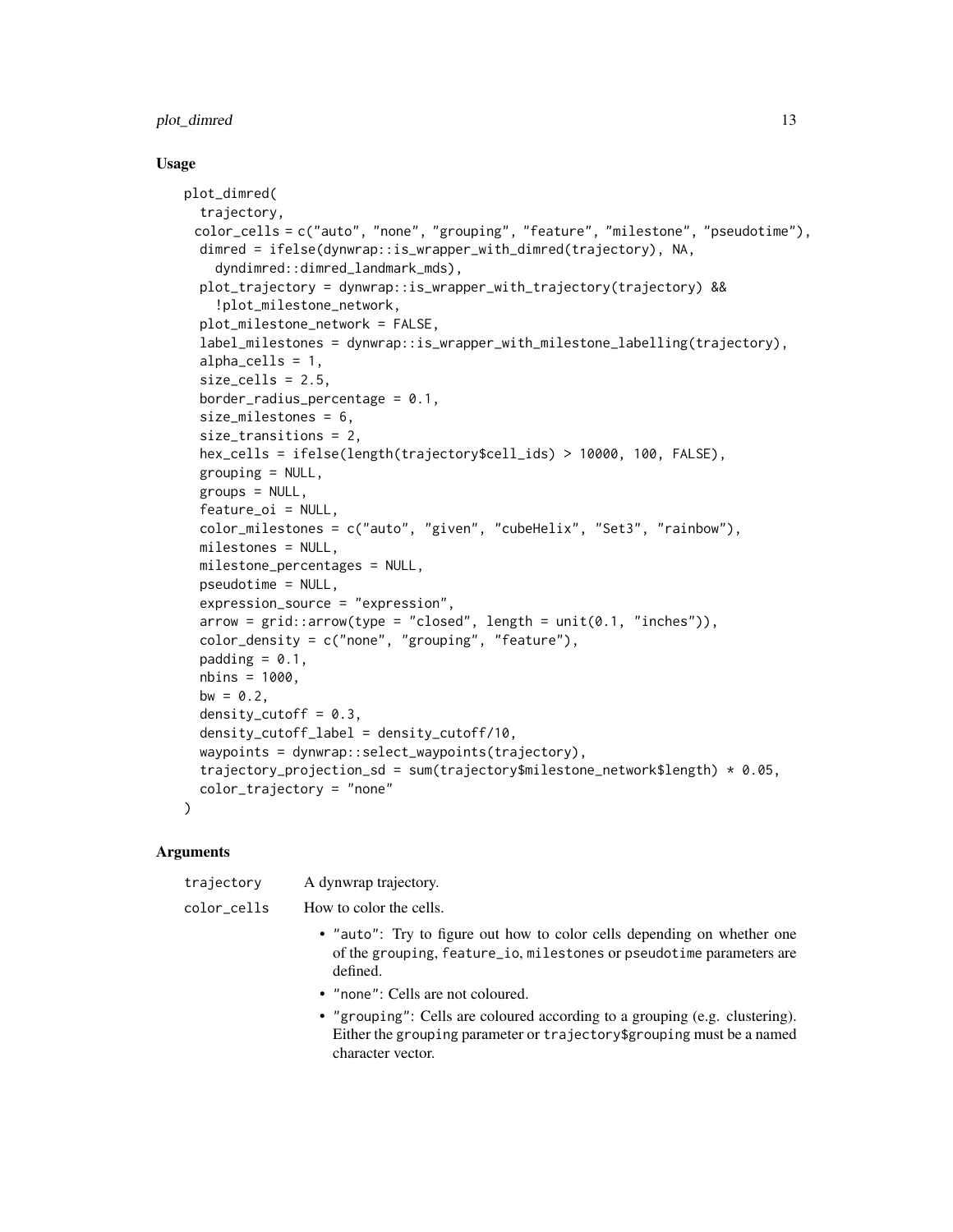<span id="page-13-0"></span>

|                          | • "feature": Cells are coloured according to the values of a given fea-<br>ture (e.g. gene expression). Either the expression_source parameter or<br>get_expression(trajectory) must be a matrix. Parameter feature_oi<br>must also be defined.                                                                                                                                                                                                                                                                                                        |
|--------------------------|--------------------------------------------------------------------------------------------------------------------------------------------------------------------------------------------------------------------------------------------------------------------------------------------------------------------------------------------------------------------------------------------------------------------------------------------------------------------------------------------------------------------------------------------------------|
|                          | • "milestone" (recommended): Cells are coloured according their position<br>in the trajectory. The positioning of the cells are determined by parameter<br>milestone_percentages or else by trajectory\$milestone_percentages.<br>The colours of the milestones can be determined automatically or can be<br>specified by passing a tibble containing character columns milestone_id<br>and color (See add_milestone_coloring() for help in constructing this<br>object).<br>• "pseudotime": Cells are coloured according to the pseudotime value from |
| dimred                   | the root.<br>Can be                                                                                                                                                                                                                                                                                                                                                                                                                                                                                                                                    |
|                          |                                                                                                                                                                                                                                                                                                                                                                                                                                                                                                                                                        |
|                          | • A function which will perform the dimensionality reduction, see dyndimred::list_dimred_method<br>• A matrix with the dimensionality reduction, with cells in rows and dimen-<br>sions $(comp_1, comp_2, )$ in columns                                                                                                                                                                                                                                                                                                                                |
| plot_trajectory          |                                                                                                                                                                                                                                                                                                                                                                                                                                                                                                                                                        |
|                          | Whether to plot the projected trajectory on the dimensionality reduction                                                                                                                                                                                                                                                                                                                                                                                                                                                                               |
| plot_milestone_network   |                                                                                                                                                                                                                                                                                                                                                                                                                                                                                                                                                        |
|                          | Whether to plot the projected milestone network on the dimensionality reduction                                                                                                                                                                                                                                                                                                                                                                                                                                                                        |
| label_milestones         |                                                                                                                                                                                                                                                                                                                                                                                                                                                                                                                                                        |
|                          | How to label the milestones. Can be TRUE (in which case the labels within the<br>trajectory will be used), "all" (in which case both given labels and milestone_ids<br>will be used), a named character vector, or FALSE                                                                                                                                                                                                                                                                                                                               |
| alpha_cells              | The alpha of the cells                                                                                                                                                                                                                                                                                                                                                                                                                                                                                                                                 |
| size_cells               | The size of the cells                                                                                                                                                                                                                                                                                                                                                                                                                                                                                                                                  |
| border_radius_percentage |                                                                                                                                                                                                                                                                                                                                                                                                                                                                                                                                                        |
|                          | The fraction of the radius that is used for the border                                                                                                                                                                                                                                                                                                                                                                                                                                                                                                 |
| size_milestones          |                                                                                                                                                                                                                                                                                                                                                                                                                                                                                                                                                        |
| size_transitions         | The size of the milestones                                                                                                                                                                                                                                                                                                                                                                                                                                                                                                                             |
|                          | The size of the trajectory segments                                                                                                                                                                                                                                                                                                                                                                                                                                                                                                                    |
| hex_cells                | The number of hexes to use, to avoid overplotting points. Default is FALSE if<br>number of cells $\leq$ 10000.                                                                                                                                                                                                                                                                                                                                                                                                                                         |
| grouping                 | A grouping of the cells (e.g. clustering) as a named character vector.                                                                                                                                                                                                                                                                                                                                                                                                                                                                                 |
| groups                   | A tibble containing character columns group_id and color. If NULL, this object<br>is inferred from the grouping itself.                                                                                                                                                                                                                                                                                                                                                                                                                                |
| feature_oi               | The name of a feature to use for colouring the cells.                                                                                                                                                                                                                                                                                                                                                                                                                                                                                                  |
| color_milestones         |                                                                                                                                                                                                                                                                                                                                                                                                                                                                                                                                                        |
|                          | Which palette to use for colouring the milestones                                                                                                                                                                                                                                                                                                                                                                                                                                                                                                      |
|                          | • auto: Determine colours automatically. If color is already specified in<br>milestones tibble, this will be used. Otherwise, the colour scheme is deter-<br>mined by milestone_palette_list\$auto.                                                                                                                                                                                                                                                                                                                                                    |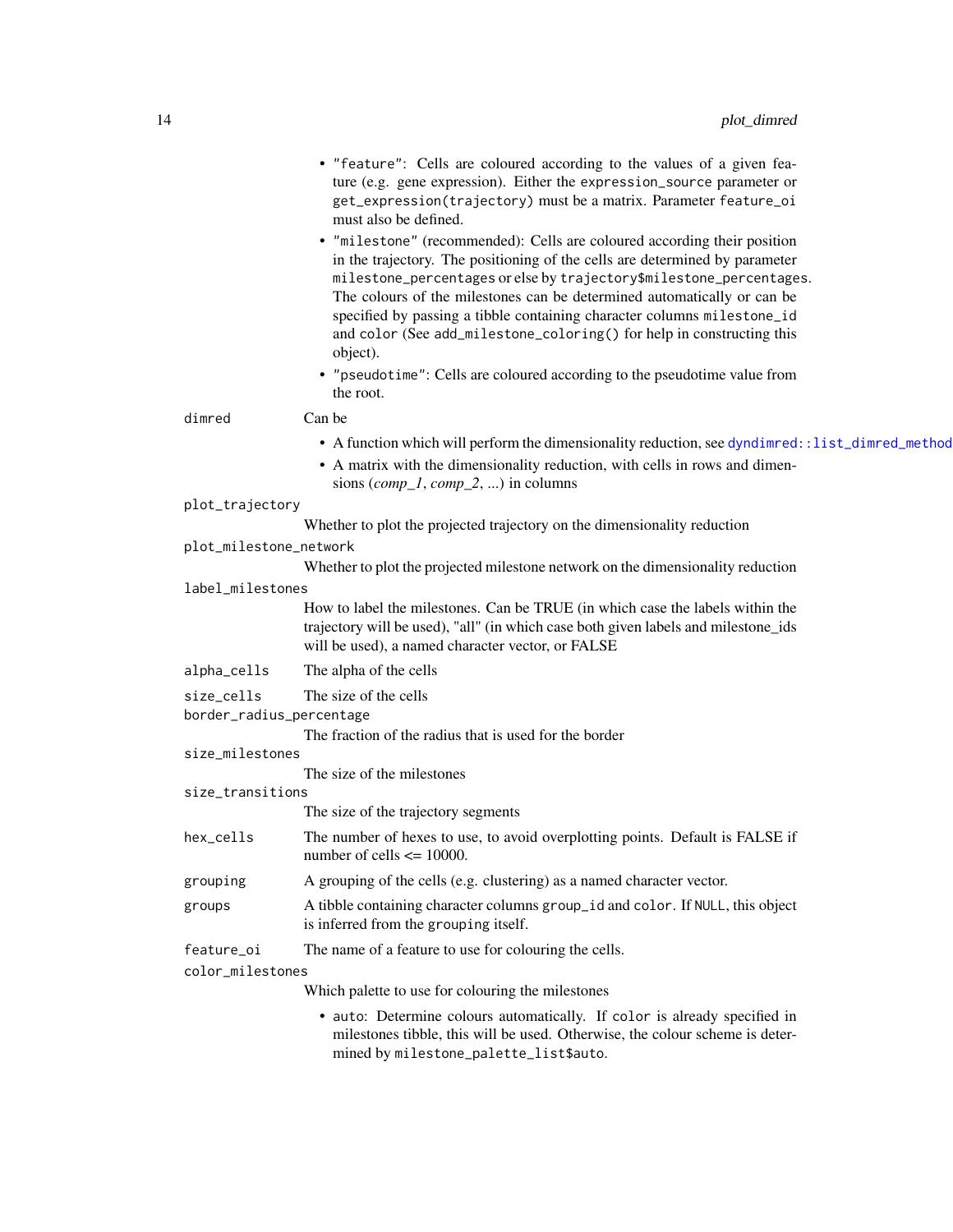<span id="page-14-0"></span>

|                          | • given: The milestones object already contains a column color.                                                                                                                                               |  |
|--------------------------|---------------------------------------------------------------------------------------------------------------------------------------------------------------------------------------------------------------|--|
|                          | • cubeHelix: Use the rje:: cubeHelix() palette.                                                                                                                                                               |  |
|                          | • Set3: Use the RColorBrewer:: brewer.pal(name = "Set3") palette.                                                                                                                                             |  |
|                          | • rainbow: Use the grDevices::rainbow() palette.                                                                                                                                                              |  |
| milestones               | Tibble containing the column milestone_id (character). If color_milestones<br>is set to "given", this tibble should also contain a column color (character),<br>containing colour hex codes (e.g. "#123456"). |  |
| milestone_percentages    |                                                                                                                                                                                                               |  |
|                          | The milestone percentages.                                                                                                                                                                                    |  |
| pseudotime               | The pseudotime from the root of the trajectory to the cells as a named numeric<br>vector.                                                                                                                     |  |
| expression_source        |                                                                                                                                                                                                               |  |
|                          | Source of the expression                                                                                                                                                                                      |  |
| arrow                    | The type and size of arrow in case of directed trajectories. Set to NULL to<br>remove arrow altogether.                                                                                                       |  |
| color_density            | How to color density, can be "none", "grouping", or "feature".                                                                                                                                                |  |
| padding                  | The padding in the edges to the plot, relative to the size of the plot.                                                                                                                                       |  |
| nbins                    | Number of bins for calculating the density.                                                                                                                                                                   |  |
| bw                       | Bandwidth, relative to the size of the plot.                                                                                                                                                                  |  |
|                          | density_cutoff Cutoff for density, the lower the larger the areas.                                                                                                                                            |  |
| density_cutoff_label     |                                                                                                                                                                                                               |  |
|                          | Cutoff for density for labeling, the lower the further way from cells.                                                                                                                                        |  |
| waypoints                | The waypoints to use for projecting. Can by generated using dynwrap: : select_waypoints().                                                                                                                    |  |
| trajectory_projection_sd |                                                                                                                                                                                                               |  |
|                          | The standard deviation of the Gaussian kernel to be used for projecting the tra-                                                                                                                              |  |
|                          | jectory. This is in the order of magnitude as the lengths of the milestone_network.<br>The lower, the more closely the trajectory will follow the cells.                                                      |  |
| color_trajectory         |                                                                                                                                                                                                               |  |
|                          | How to color the trajectory, can be "nearest" for coloring to nearest cell, or<br>"none".                                                                                                                     |  |
|                          |                                                                                                                                                                                                               |  |

A dimensionality reduction ggplot of the data.

# Examples

```
data(example_bifurcating)
plot_dimred(example_bifurcating)
# plotting with umap
if (requireNamespace("uwot", quietly = TRUE)) {
 plot_dimred(example_bifurcating, dimred = dyndimred::dimred_umap)
}
```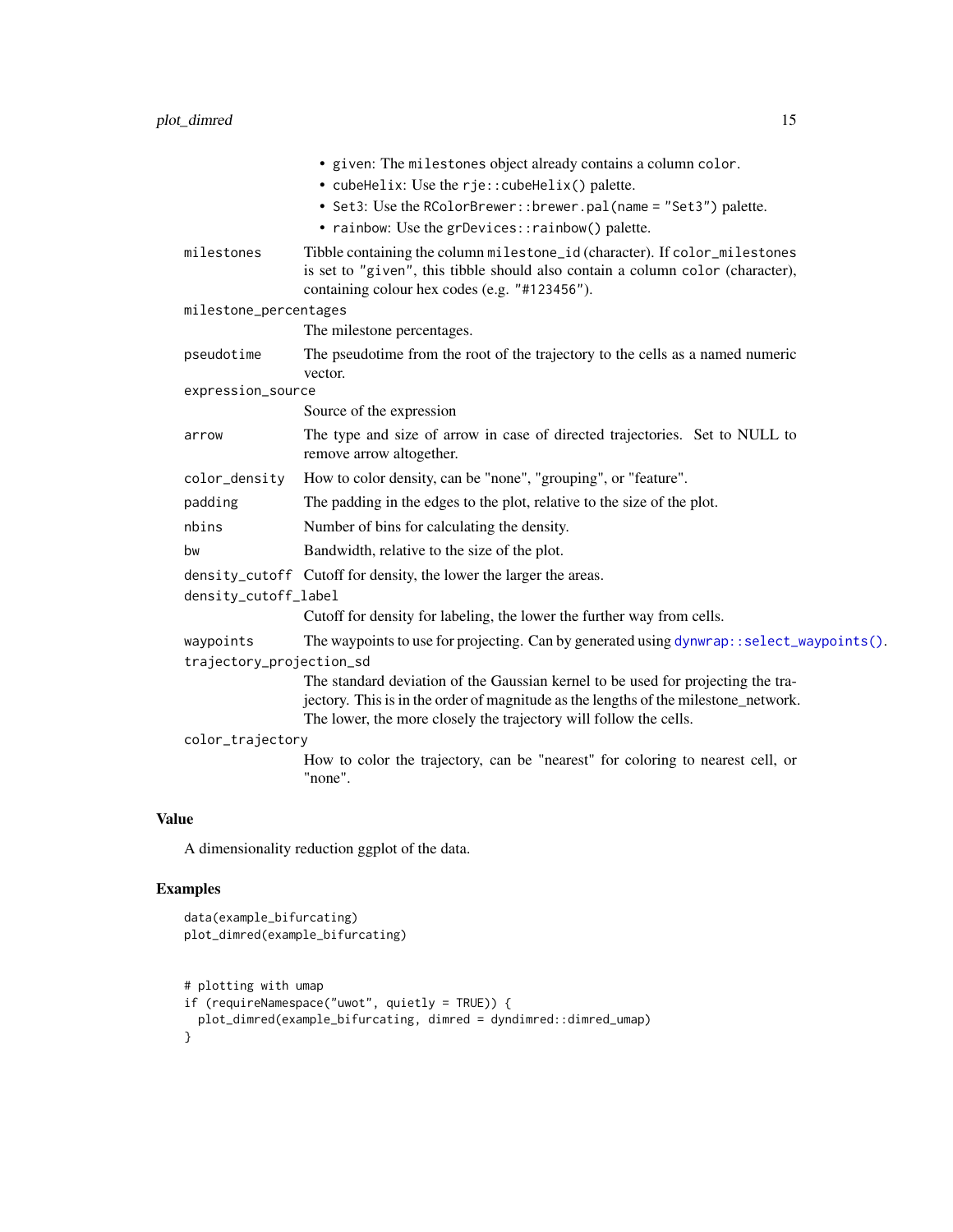```
# using a custom dimred
dimred <- dyndimred::dimred_mds(example_bifurcating$expression)
plot_dimred(example_bifurcating, dimred = dimred)
# coloring cells by pseudotime
plot_dimred(example_bifurcating, color_cells = "pseudotime")
# coloring cells by cluster
plot_dimred(
 example_bifurcating,
 color_density = "grouping",
 grouping = dynwrap::group_onto_nearest_milestones(example_bifurcating)
\mathcal{L}
```
#### plot\_graph *Plot a trajectory as a graph*

#### Description

Plot a trajectory as a graph

```
plot_graph(
  trajectory,
 color_cells = c("auto", "none", "grouping", "feature", "milestone", "pseudotime"),
  color_milestones = c("auto", "given", "cubeHelix", "Set3", "rainbow"),
  grouping = NULL,groups = NULL,feature_oi = NULL,
  pseudotime = NULL,
  expression_source = "expression",
 milestones = NULL,
 milestone_percentages = NULL,
  size_trajectory = 3,
  size_milestones = 8,
  alpha_cells = 1,
  size_cells = 2.5,
  border_radius_percentage = 0.1,
  arrow = grid::arrow(length = grid::unit(1, "cm"), type = "closed"),
  label_milestones = dynwrap::is_wrapper_with_milestone_labelling(trajectory),
  plot_milestones = FALSE,
  adjust_weights = FALSE
)
```
<span id="page-15-0"></span>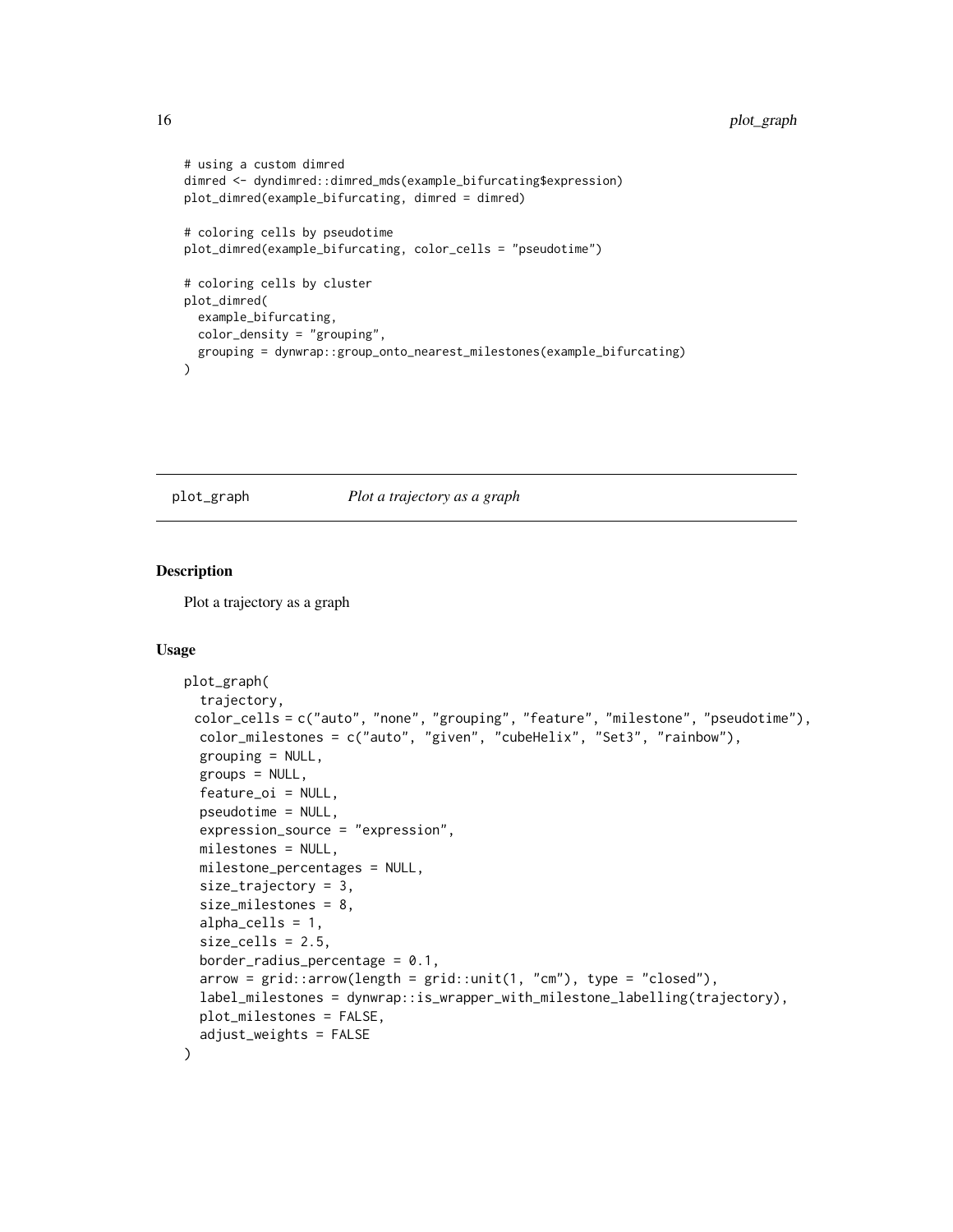# <span id="page-16-0"></span>plot\_graph 17

| trajectory        | The trajectory as created by infer_trajectory() or add_trajectory()                                                                                                                                                                                                                                                                                                                                                                                                       |
|-------------------|---------------------------------------------------------------------------------------------------------------------------------------------------------------------------------------------------------------------------------------------------------------------------------------------------------------------------------------------------------------------------------------------------------------------------------------------------------------------------|
| color_cells       | How to color the cells.                                                                                                                                                                                                                                                                                                                                                                                                                                                   |
|                   | • "auto": Try to figure out how to color cells depending on whether one<br>of the grouping, feature_io, milestones or pseudotime parameters are<br>defined.                                                                                                                                                                                                                                                                                                               |
|                   | • "none": Cells are not coloured.                                                                                                                                                                                                                                                                                                                                                                                                                                         |
|                   | • "grouping": Cells are coloured according to a grouping (e.g. clustering).<br>Either the grouping parameter or trajectory\$grouping must be a named<br>character vector.                                                                                                                                                                                                                                                                                                 |
|                   | • "feature": Cells are coloured according to the values of a given fea-<br>ture (e.g. gene expression). Either the expression_source parameter or<br>get_expression(trajectory) must be a matrix. Parameter feature_oi<br>must also be defined.                                                                                                                                                                                                                           |
|                   | • "milestone" (recommended): Cells are coloured according their position<br>in the trajectory. The positioning of the cells are determined by parameter<br>milestone_percentages or else by trajectory\$milestone_percentages.<br>The colours of the milestones can be determined automatically or can be<br>specified by passing a tibble containing character columns milestone_id<br>and color (See add_milestone_coloring() for help in constructing this<br>object). |
|                   | • "pseudotime": Cells are coloured according to the pseudotime value from                                                                                                                                                                                                                                                                                                                                                                                                 |
| color_milestones  | the root.                                                                                                                                                                                                                                                                                                                                                                                                                                                                 |
|                   | Which palette to use for colouring the milestones                                                                                                                                                                                                                                                                                                                                                                                                                         |
|                   | • auto: Determine colours automatically. If color is already specified in<br>milestones tibble, this will be used. Otherwise, the colour scheme is deter-<br>mined by milestone_palette_list\$auto.                                                                                                                                                                                                                                                                       |
|                   | · given: The milestones object already contains a column color.                                                                                                                                                                                                                                                                                                                                                                                                           |
|                   | • cubeHelix: Use the rje:: cubeHelix() palette.                                                                                                                                                                                                                                                                                                                                                                                                                           |
|                   | • Set3: Use the RColorBrewer::brewer.pal(name = "Set3") palette.                                                                                                                                                                                                                                                                                                                                                                                                          |
|                   | • rainbow: Use the grDevices:: rainbow() palette.                                                                                                                                                                                                                                                                                                                                                                                                                         |
| grouping          | A grouping of the cells (e.g. clustering) as a named character vector.                                                                                                                                                                                                                                                                                                                                                                                                    |
| groups            | A tibble containing character columns group_id and color. If NULL, this object<br>is inferred from the grouping itself.                                                                                                                                                                                                                                                                                                                                                   |
| feature_oi        | The name of a feature to use for colouring the cells.                                                                                                                                                                                                                                                                                                                                                                                                                     |
| pseudotime        | The pseudotime from the root of the trajectory to the cells as a named numeric<br>vector.                                                                                                                                                                                                                                                                                                                                                                                 |
| expression_source |                                                                                                                                                                                                                                                                                                                                                                                                                                                                           |
|                   | Source of the feature expression, defaults to get_expression(trajectory).                                                                                                                                                                                                                                                                                                                                                                                                 |
| milestones        | Tibble containing the column milestone_id (character). If color_milestones<br>is set to "given", this tibble should also contain a column color (character),<br>containing colour hex codes (e.g. "#123456").                                                                                                                                                                                                                                                             |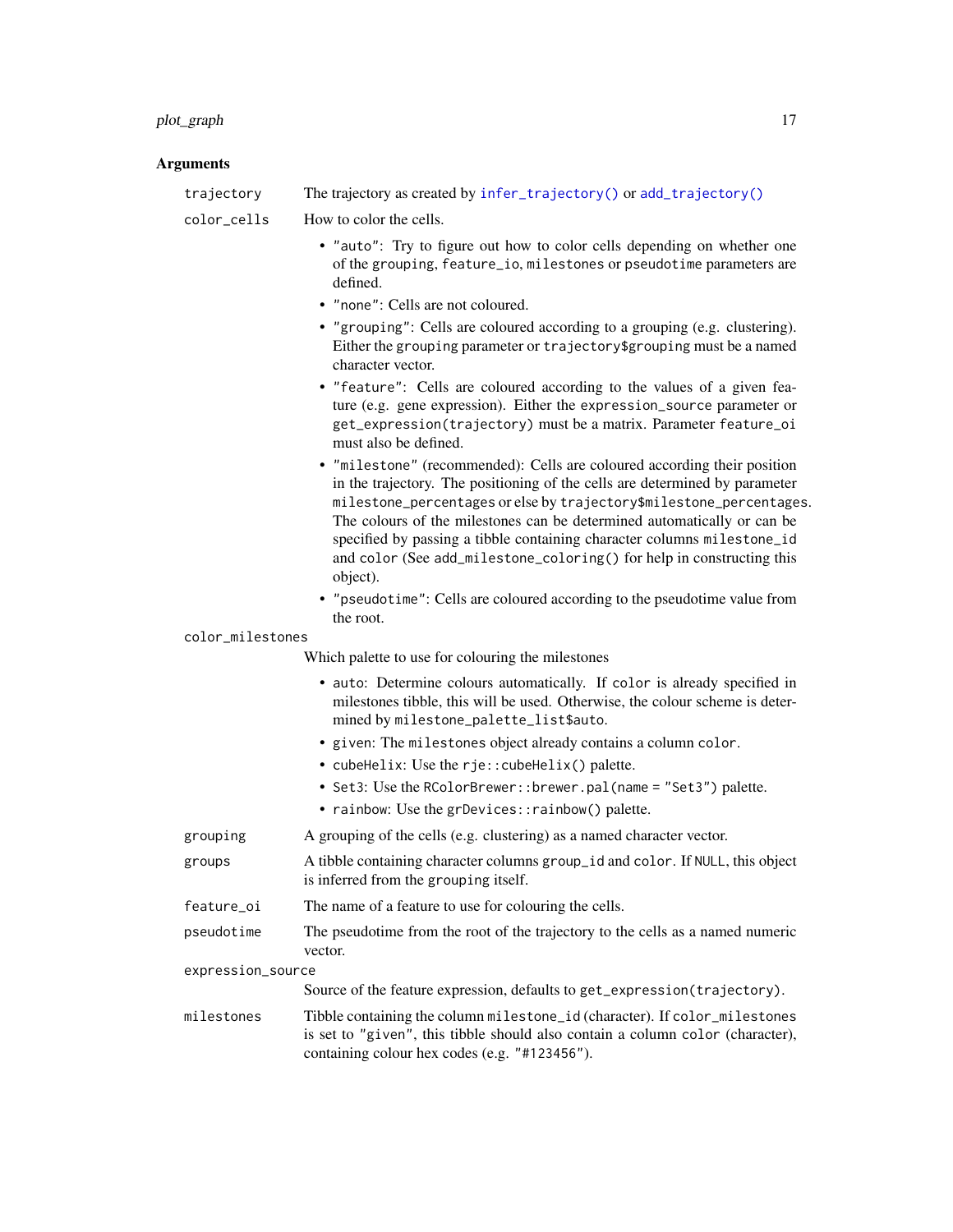<span id="page-17-0"></span>

| milestone_percentages    |                                                                                                                                                                                                                          |
|--------------------------|--------------------------------------------------------------------------------------------------------------------------------------------------------------------------------------------------------------------------|
|                          | The milestone percentages.                                                                                                                                                                                               |
| size_trajectory          |                                                                                                                                                                                                                          |
|                          | The size of the transition lines between milestones.                                                                                                                                                                     |
| size_milestones          |                                                                                                                                                                                                                          |
|                          | The size of milestones.                                                                                                                                                                                                  |
| alpha_cells              | The alpha of the cells.                                                                                                                                                                                                  |
| size_cells               | The size of the cells.                                                                                                                                                                                                   |
| border_radius_percentage |                                                                                                                                                                                                                          |
|                          | The fraction of the radius that is used for the border.                                                                                                                                                                  |
| arrow                    | The type and size of arrow in case of directed trajectories. Set to NULL to<br>remove arrow altogether.                                                                                                                  |
| label_milestones         |                                                                                                                                                                                                                          |
|                          | How to label the milestones. Can be TRUE (in which case the labels within the<br>trajectory will be used), "all" (in which case both given labels and milestone_ids<br>will be used), a named character vector, or FALSE |
| plot_milestones          |                                                                                                                                                                                                                          |
|                          | Whether to plot the milestones.                                                                                                                                                                                          |
|                          | adjust_weights Whether or not to rescale the milestone network weights                                                                                                                                                   |

A graph ggplot of a trajectory.

#### Examples

```
data(example_disconnected)
plot_graph(example_disconnected)
plot_graph(example_disconnected, color_cells = "pseudotime")
plot_graph(
  example_disconnected,
  color_cells = "grouping",
  grouping = dynwrap::group_onto_nearest_milestones(example_disconnected)
)
data(example_tree)
plot_graph(example_tree)
```
plot\_heatmap *Plot expression data along a trajectory*

# Description

NOTE: When using RStudio, the heatmap might not show inside the plot area, but will be visible once you click the 'Zoom' button.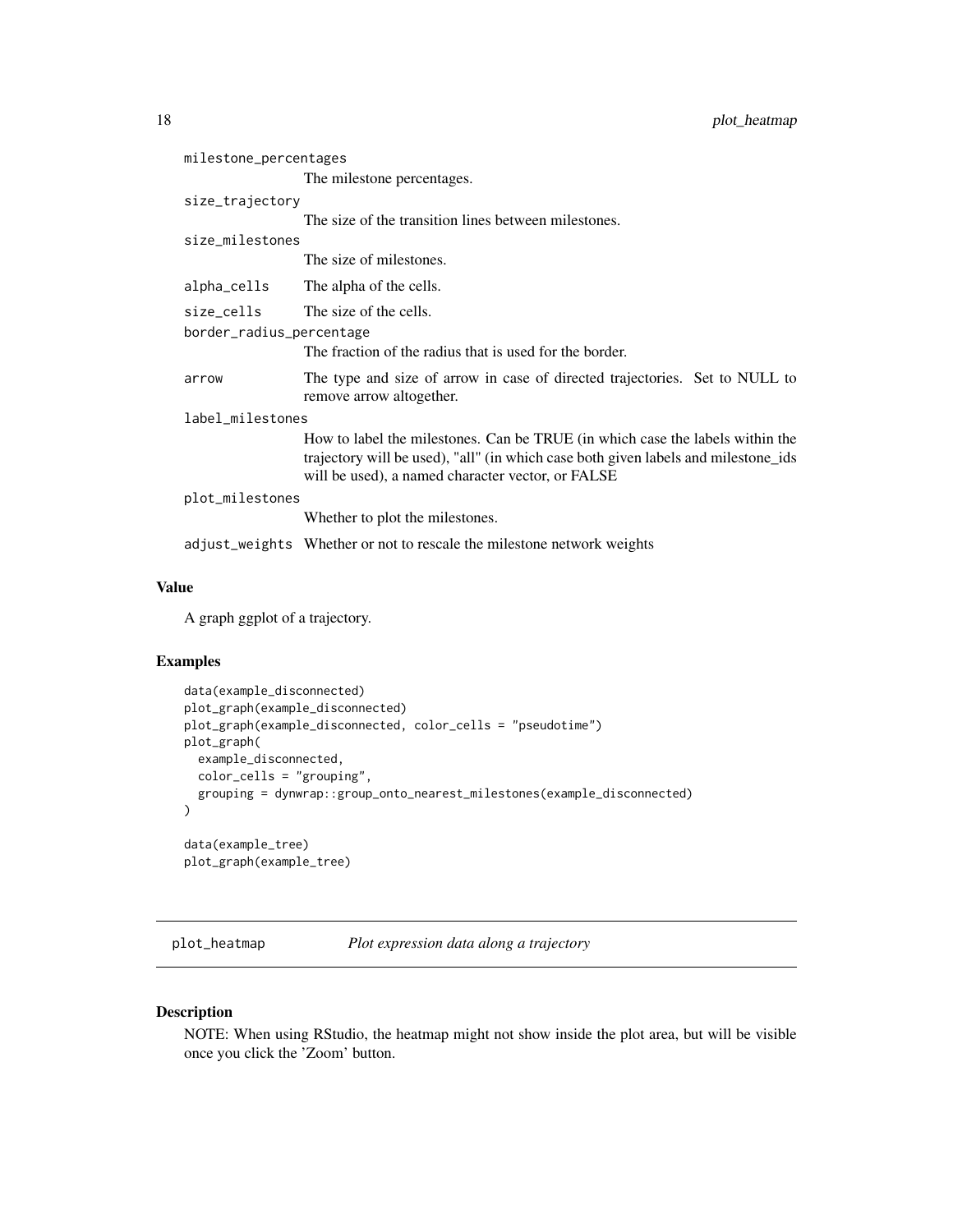# plot\_heatmap 19

# Usage

```
plot_heatmap(
  trajectory,
  expression_source = "expression",
  features_oi = 20,
  clust = "ward.D2",
  margin = 0.02,
  color_cells = NULL,
  milestones = NULL,
  milestone_percentages = trajectory$milestone_percentages,
  grouping = NULL,
  groups = NULL,
  cell_feature_importances = NULL,
  heatmap_type = c("tiled", "dotted"),
  scale = dynutils::scale_quantile,
  label_milestones = TRUE
\mathcal{L}
```

|                   | trajectory  | A dynwrap trajectory.                                                                                                                                                                                                                                                                                                                                                                                                                                                     |
|-------------------|-------------|---------------------------------------------------------------------------------------------------------------------------------------------------------------------------------------------------------------------------------------------------------------------------------------------------------------------------------------------------------------------------------------------------------------------------------------------------------------------------|
| expression_source |             |                                                                                                                                                                                                                                                                                                                                                                                                                                                                           |
|                   |             | Source of the feature expression, defaults to get_expression(trajectory).                                                                                                                                                                                                                                                                                                                                                                                                 |
|                   | features oi | The features of interest, either the number of features or a vector giving the<br>names of the different features                                                                                                                                                                                                                                                                                                                                                         |
|                   | clust       | The method to cluster the features, or a holust object                                                                                                                                                                                                                                                                                                                                                                                                                    |
|                   | margin      | A margin between trajectory segments.                                                                                                                                                                                                                                                                                                                                                                                                                                     |
|                   | color_cells | How to color the cells.                                                                                                                                                                                                                                                                                                                                                                                                                                                   |
|                   |             | • "auto": Try to figure out how to color cells depending on whether one<br>of the grouping, feature_io, milestones or pseudotime parameters are<br>defined.                                                                                                                                                                                                                                                                                                               |
|                   |             | • "none": Cells are not coloured.                                                                                                                                                                                                                                                                                                                                                                                                                                         |
|                   |             | • "grouping": Cells are coloured according to a grouping (e.g. clustering).<br>Either the grouping parameter or trajectory\$grouping must be a named<br>character vector.                                                                                                                                                                                                                                                                                                 |
|                   |             | • "feature": Cells are coloured according to the values of a given fea-<br>ture (e.g. gene expression). Either the expression_source parameter or<br>get_expression(trajectory) must be a matrix. Parameter feature_oi<br>must also be defined.                                                                                                                                                                                                                           |
|                   |             | • "milestone" (recommended): Cells are coloured according their position<br>in the trajectory. The positioning of the cells are determined by parameter<br>milestone_percentages or else by trajectory\$milestone_percentages.<br>The colours of the milestones can be determined automatically or can be<br>specified by passing a tibble containing character columns milestone_id<br>and color (See add_milestone_coloring() for help in constructing this<br>object). |
|                   |             |                                                                                                                                                                                                                                                                                                                                                                                                                                                                           |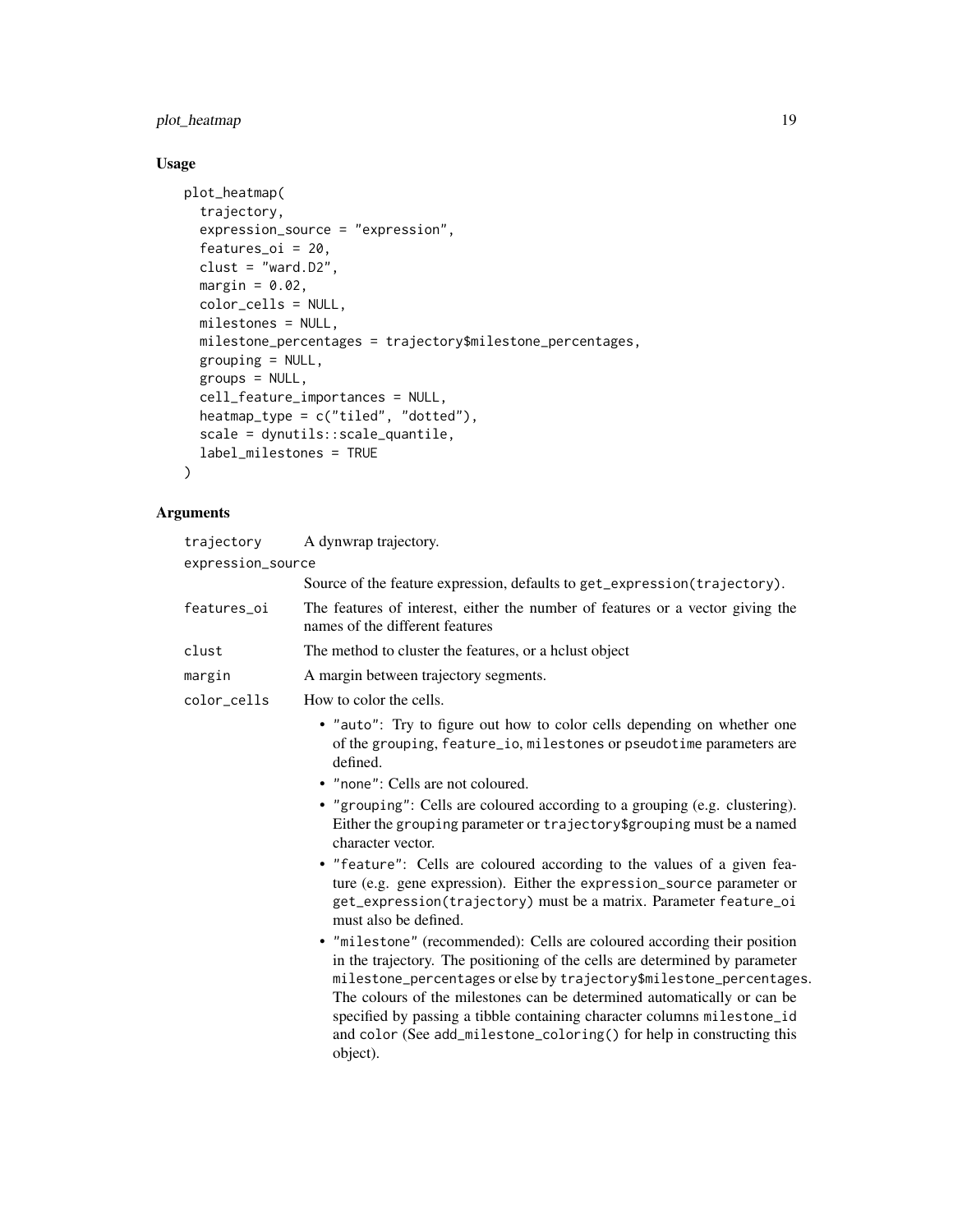<span id="page-19-0"></span>

|                       |                          | • "pseudotime": Cells are coloured according to the pseudotime value from<br>the root.                                                                                                                                   |
|-----------------------|--------------------------|--------------------------------------------------------------------------------------------------------------------------------------------------------------------------------------------------------------------------|
|                       | milestones               | Tibble containing the column milestone_id (character). If color_milestones<br>is set to "given", this tibble should also contain a column color (character),<br>containing colour hex codes (e.g. "#123456").            |
| milestone_percentages |                          |                                                                                                                                                                                                                          |
|                       |                          | The milestone percentages.                                                                                                                                                                                               |
|                       | grouping                 | A grouping of the cells (e.g. clustering) as a named character vector.                                                                                                                                                   |
|                       | groups                   | A tibble containing character columns group_id and color. If NULL, this object<br>is inferred from the grouping itself.                                                                                                  |
|                       | cell_feature_importances |                                                                                                                                                                                                                          |
|                       |                          | The importances of every feature in every cell, as returned by dynfeature:: calculate_cell_feature_                                                                                                                      |
|                       | heatmap_type             | The type of heatmap, either tiled or dotted                                                                                                                                                                              |
|                       | scale                    | Whether to rescale the expression, can be a function or boolean                                                                                                                                                          |
|                       | label_milestones         |                                                                                                                                                                                                                          |
|                       |                          | How to label the milestones. Can be TRUE (in which case the labels within the<br>trajectory will be used), "all" (in which case both given labels and milestone ids<br>will be used), a named character vector, or FALSE |
|                       |                          |                                                                                                                                                                                                                          |

A heatmap ggplot of an expression dataset with trajectory.

#### Examples

```
data(example_bifurcating)
plot_heatmap(example_bifurcating)
```
plot\_linearised\_comparison

*Compare two trajectories as a pseudotime scatterplot*

#### Description

Compare two trajectories as a pseudotime scatterplot

```
plot_linearised_comparison(
  traj1,
 traj2,
 reorder = TRUE,
 margin = 0.05,
  reorder_second_by = c("mapping", "optimisation")
\mathcal{E}
```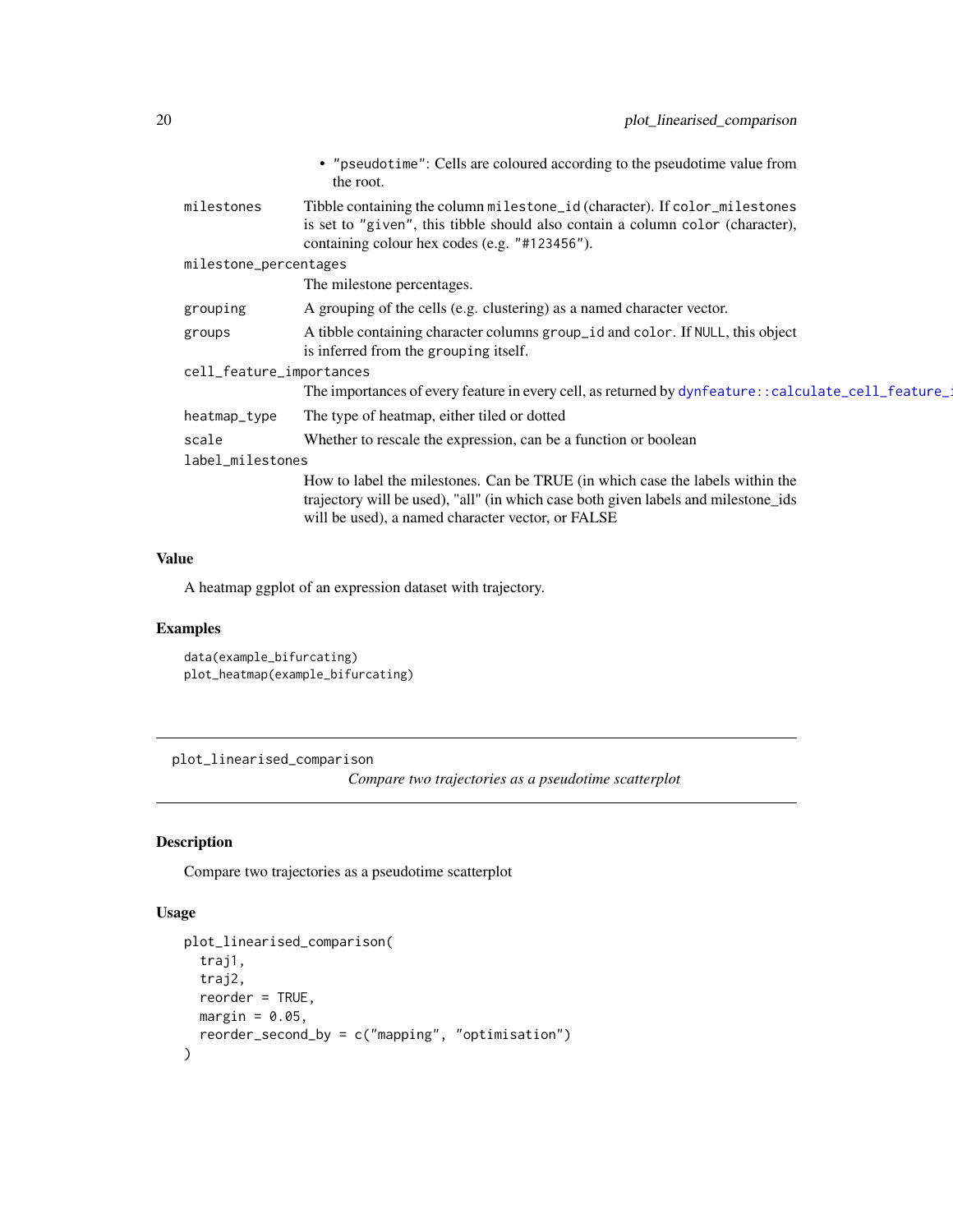#### <span id="page-20-0"></span>plot\_onedim 21

#### **Arguments**

| traj1             | The first trajectory                                                             |
|-------------------|----------------------------------------------------------------------------------|
| traj2             | The second trajectory                                                            |
| reorder           | Whether to reorder the trajectory                                                |
| margin            | A margin between trajectory segments.                                            |
| reorder_second_by |                                                                                  |
|                   | How to reorder the second trajectory, either by mapping the milestones from      |
|                   | both trajectories (mapping), or by trying to correlate the orderings between the |
|                   | two trajectories (optimisation)                                                  |

#### Value

A scatterplot comparison ggplot of two linearised trajectories.

#### Examples

```
data(example_bifurcating)
plot_linearised_comparison(example_bifurcating, example_bifurcating)
```
plot\_onedim *Plot a trajectory as a one-dimensional set of connected segments*

#### Description

Plot a trajectory as a one-dimensional set of connected segments

```
plot_onedim(
  trajectory,
 color_cells = c("auto", "none", "grouping", "feature", "milestone", "pseudotime"),
  grouping = NULL,groups = NULL,
  feature_oi = NULL,
  pseudotime = NULL,
  expression_source = "expression",
  color_milestones = c("auto", "given", "cubeHelix", "Set3", "rainbow"),
 milestones = NULL,
  milestone_percentages = NULL,
  alpha_cells = 1,
  size cells = 2.5,
  border_radius_percentage = 0.1,
  orientation = 1,
  margin = 0.05,
  linearised = linearise_cells(trajectory, margin, one_edge = TRUE),
  quasirandom_width = 0.2,
```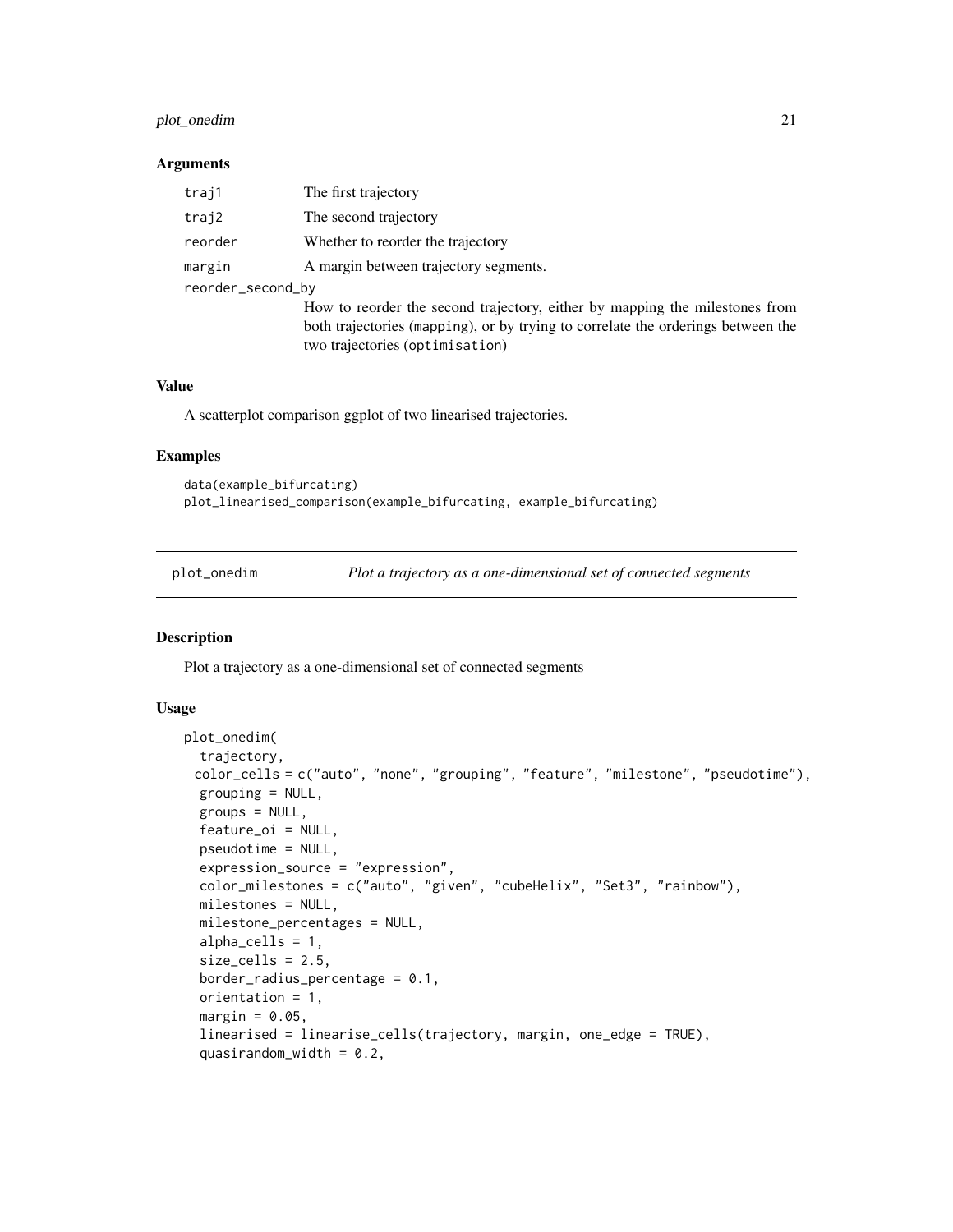```
plot_cells = TRUE,
  label_milestones = dynwrap::is_wrapper_with_milestone_labelling(trajectory),
 arrow = grid::arrow(type = "closed")\lambda
```

| trajectory        | A dynwrap trajectory.                                                                                                                                                                                                                                                                                                                                                                                                                                                     |
|-------------------|---------------------------------------------------------------------------------------------------------------------------------------------------------------------------------------------------------------------------------------------------------------------------------------------------------------------------------------------------------------------------------------------------------------------------------------------------------------------------|
| color_cells       | How to color the cells.                                                                                                                                                                                                                                                                                                                                                                                                                                                   |
|                   | • "auto": Try to figure out how to color cells depending on whether one<br>of the grouping, feature_io, milestones or pseudotime parameters are<br>defined.                                                                                                                                                                                                                                                                                                               |
|                   | • "none": Cells are not coloured.                                                                                                                                                                                                                                                                                                                                                                                                                                         |
|                   | • "grouping": Cells are coloured according to a grouping (e.g. clustering).<br>Either the grouping parameter or trajectory\$grouping must be a named<br>character vector.                                                                                                                                                                                                                                                                                                 |
|                   | • "feature": Cells are coloured according to the values of a given fea-<br>ture (e.g. gene expression). Either the expression_source parameter or<br>get_expression(trajectory) must be a matrix. Parameter feature_oi<br>must also be defined.                                                                                                                                                                                                                           |
|                   | • "milestone" (recommended): Cells are coloured according their position<br>in the trajectory. The positioning of the cells are determined by parameter<br>milestone_percentages or else by trajectory\$milestone_percentages.<br>The colours of the milestones can be determined automatically or can be<br>specified by passing a tibble containing character columns milestone_id<br>and color (See add_milestone_coloring() for help in constructing this<br>object). |
|                   | • "pseudotime": Cells are coloured according to the pseudotime value from<br>the root.                                                                                                                                                                                                                                                                                                                                                                                    |
| grouping          | A grouping of the cells (e.g. clustering) as a named character vector.                                                                                                                                                                                                                                                                                                                                                                                                    |
| groups            | A tibble containing character columns group_id and color. If NULL, this object<br>is inferred from the grouping itself.                                                                                                                                                                                                                                                                                                                                                   |
| feature_oi        | The name of a feature to use for colouring the cells.                                                                                                                                                                                                                                                                                                                                                                                                                     |
| pseudotime        | The pseudotime from the root of the trajectory to the cells as a named numeric<br>vector.                                                                                                                                                                                                                                                                                                                                                                                 |
| expression_source |                                                                                                                                                                                                                                                                                                                                                                                                                                                                           |
|                   | Source of the feature expression, defaults to get_expression(trajectory).                                                                                                                                                                                                                                                                                                                                                                                                 |
| color_milestones  |                                                                                                                                                                                                                                                                                                                                                                                                                                                                           |
|                   | Which palette to use for colouring the milestones                                                                                                                                                                                                                                                                                                                                                                                                                         |
|                   | · auto: Determine colours automatically. If color is already specified in<br>milestones tibble, this will be used. Otherwise, the colour scheme is deter-<br>mined by milestone_palette_list\$auto.                                                                                                                                                                                                                                                                       |
|                   | • given: The milestones object already contains a column color.                                                                                                                                                                                                                                                                                                                                                                                                           |
|                   | • cubeHelix: Use the rje:: cubeHelix() palette.                                                                                                                                                                                                                                                                                                                                                                                                                           |
|                   | • Set3: Use the RColorBrewer:: brewer.pal(name = "Set3") palette.                                                                                                                                                                                                                                                                                                                                                                                                         |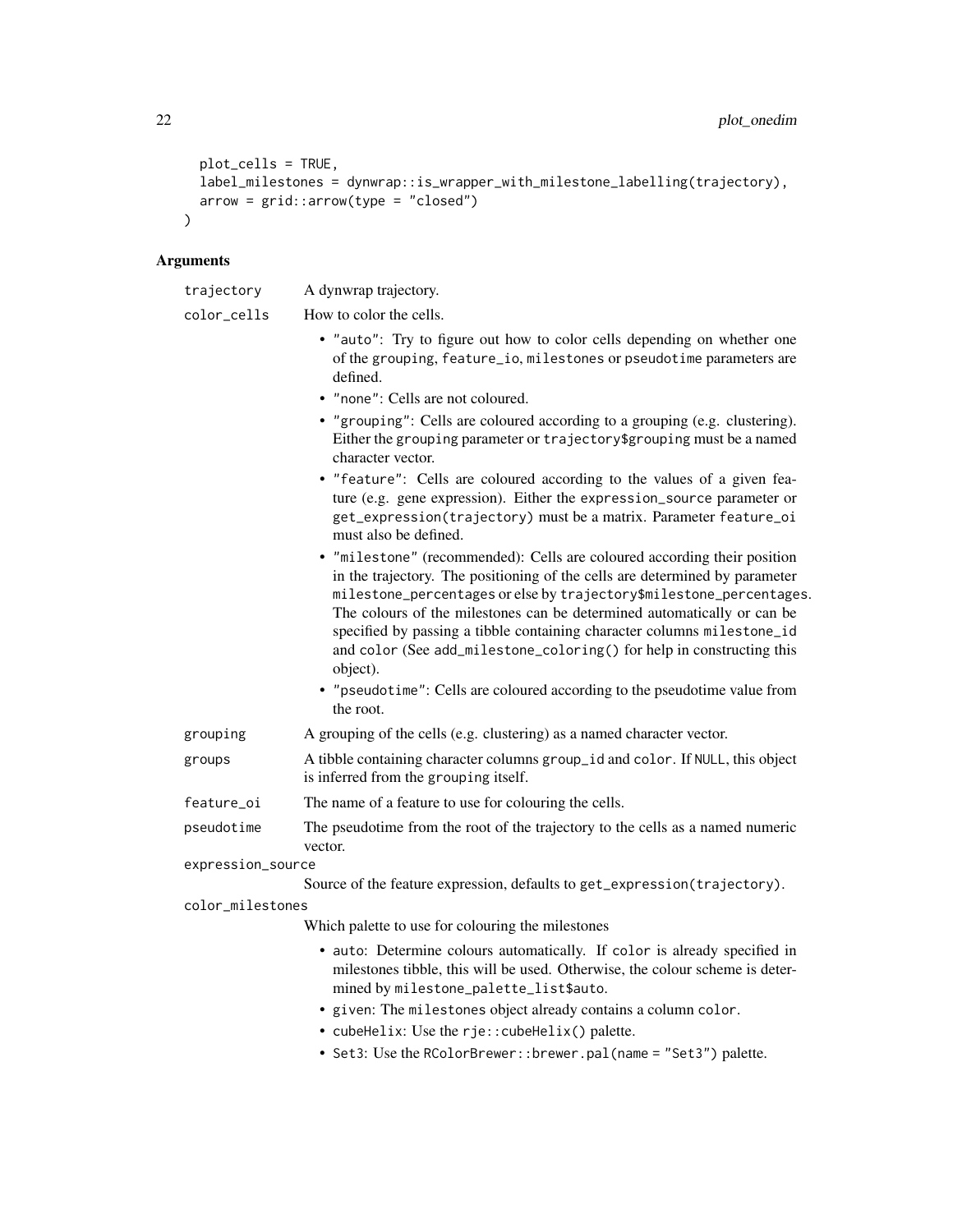<span id="page-22-0"></span>

|                                        | • rainbow: Use the grDevices::rainbow() palette.                                                                                                                                                                         |  |
|----------------------------------------|--------------------------------------------------------------------------------------------------------------------------------------------------------------------------------------------------------------------------|--|
| milestones                             | Tibble containing the column milestone_id (character). If color_milestones<br>is set to "given", this tibble should also contain a column color (character),<br>containing colour hex codes (e.g. "#123456").            |  |
| milestone_percentages                  |                                                                                                                                                                                                                          |  |
|                                        | The milestone percentages.                                                                                                                                                                                               |  |
| alpha_cells                            | The alpha of the cells                                                                                                                                                                                                   |  |
| size_cells<br>border_radius_percentage | The size of the cells                                                                                                                                                                                                    |  |
|                                        | The fraction of the radius that is used for the border                                                                                                                                                                   |  |
| orientation                            | Whether to plot the connections in the top $(1)$ or bottom $(-1)$                                                                                                                                                        |  |
| margin                                 | A margin between trajectory segments.                                                                                                                                                                                    |  |
| linearised                             | The linearised milestone network and progressions                                                                                                                                                                        |  |
| quasirandom_width                      |                                                                                                                                                                                                                          |  |
|                                        | The width of the quasirandom cell spreading                                                                                                                                                                              |  |
| plot_cells                             | Whether to plot the cells                                                                                                                                                                                                |  |
| label_milestones                       |                                                                                                                                                                                                                          |  |
|                                        | How to label the milestones. Can be TRUE (in which case the labels within the<br>trajectory will be used), "all" (in which case both given labels and milestone_ids<br>will be used), a named character vector, or FALSE |  |
| arrow                                  | The type and size of arrow in case of directed trajectories. Set to NULL to<br>remove arrow altogether.                                                                                                                  |  |
|                                        |                                                                                                                                                                                                                          |  |

A linearised (non-)linear trajectory.

#### Examples

```
data(example_linear)
plot_onedim(example_linear)
plot_onedim(example_linear, label_milestones = TRUE)
data(example_tree)
plot_onedim(example_tree)
```
plot\_strip *Plot strip*

# Description

Plot strip

```
plot_strip(traj1, traj2, margin = 0.05, reorder = TRUE)
```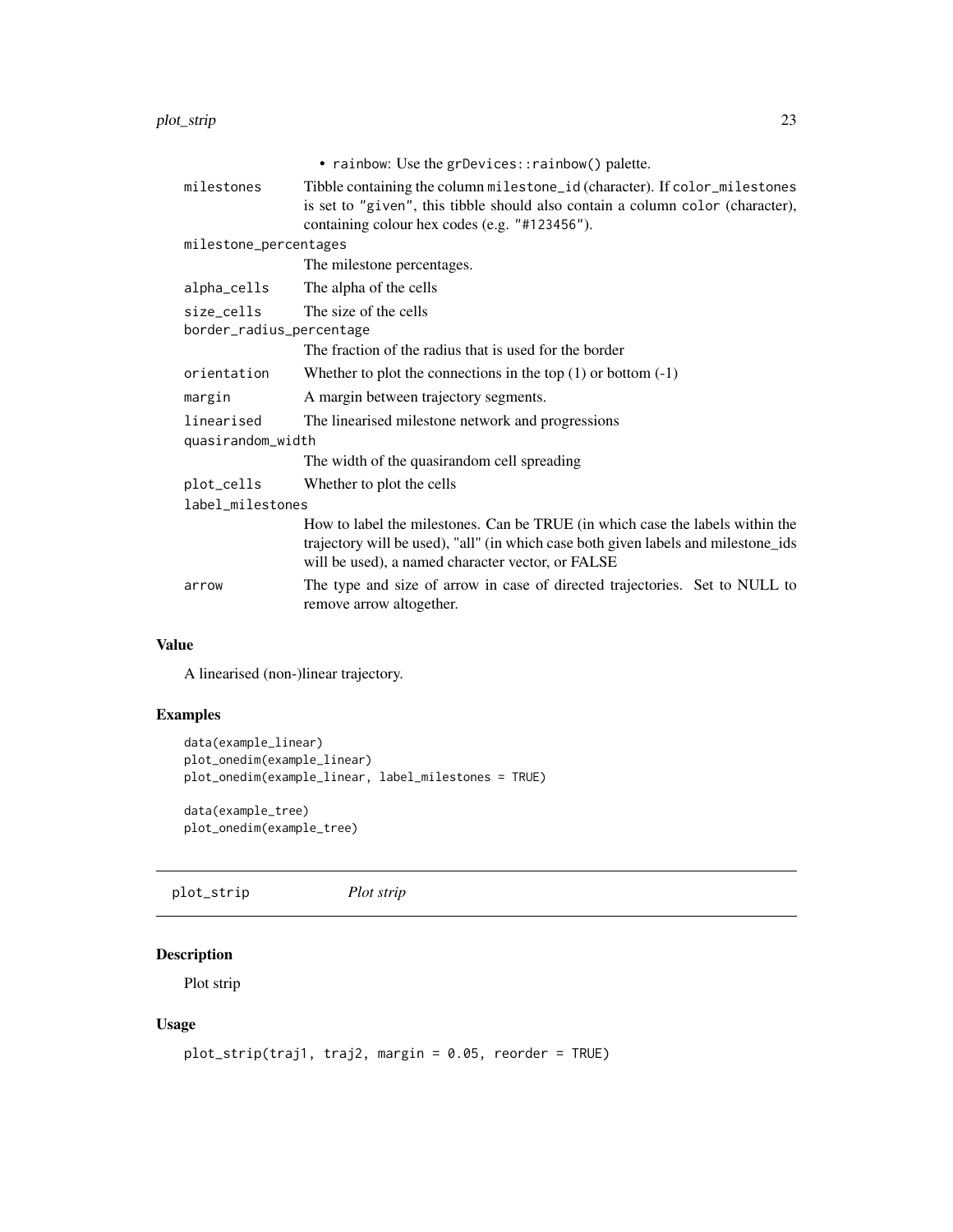<span id="page-23-0"></span>24 plot\_topology

#### **Arguments**

| traj1   | The first trajectory                  |
|---------|---------------------------------------|
| traj2   | The second traj                       |
| margin  | A margin between trajectory segments. |
| reorder | Whether to reorder                    |

#### Value

A scatterplot comparison ggplot of two linearised trajectories.

#### Examples

```
data(example_bifurcating)
plot_strip(example_bifurcating, example_bifurcating)
```
plot\_topology *Plot the topology of a trajectory*

# Description

Plot the topology of a trajectory

#### Usage

```
plot_topology(
  trajectory,
  color_milestones = c("auto", "given", "cubeHelix", "Set3", "rainbow"),
 milestones = NULL,
 layout = NULL,
 arrow = grid::arrow(type = "closed", length = unit(0.4, "cm")))
```
# Arguments

trajectory A dynwrap trajectory.

color\_milestones

Which palette to use for colouring the milestones

- auto: Determine colours automatically. If color is already specified in milestones tibble, this will be used. Otherwise, the colour scheme is determined by milestone\_palette\_list\$auto.
- given: The milestones object already contains a column color.
- cubeHelix: Use the rje:: cubeHelix() palette.
- Set3: Use the RColorBrewer::brewer.pal(name = "Set3") palette.
- rainbow: Use the grDevices::rainbow() palette.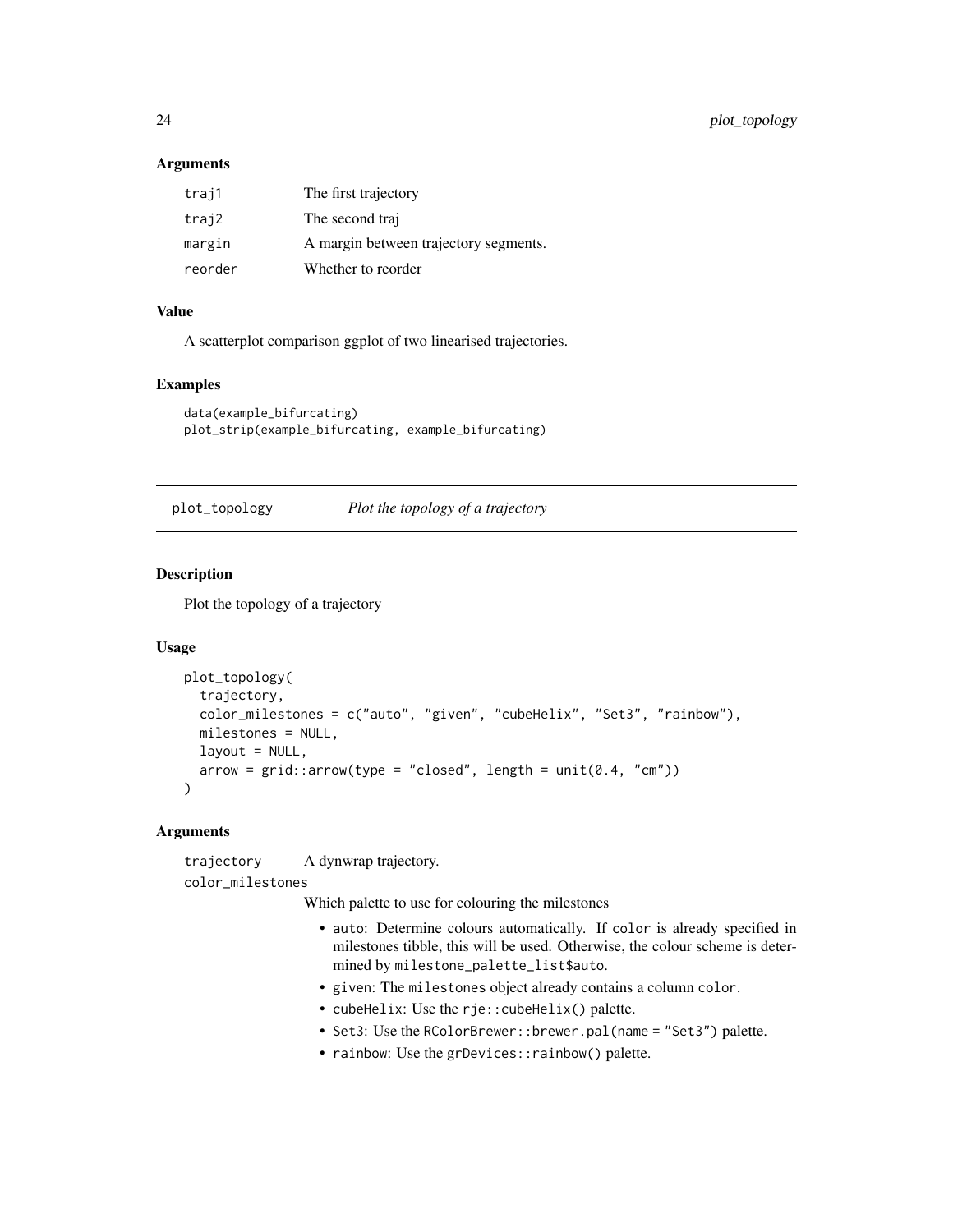<span id="page-24-0"></span>

| milestones | Tibble containing the column milestone_id (character). If color_milestones                                                      |
|------------|---------------------------------------------------------------------------------------------------------------------------------|
|            | is set to "given", this tibble should also contain a column color (character),<br>containing colour hex codes (e.g. "#123456"). |
| layout     | The type of layout to create. See ggraph::ggraph() for more info.                                                               |
| arrow      | The type and size of arrow in case of directed trajectories. Set to NULL to<br>remove arrow altogether.                         |

A topology ggplot of a trajectory.

#### Examples

```
data(example_disconnected)
plot_topology(example_disconnected)
```
data(example\_tree) plot\_topology(example\_tree)

project\_waypoints\_coloured

*Project the waypoints*

#### Description

Project the waypoints

# Usage

```
project_waypoints_coloured(
 trajectory,
 cell_positions,
 edge_positions = NULL,
 waypoints = dynwrap::select_waypoints(trajectory),
 trajectory_projection_sd = sum(trajectory$milestone_network$length) * 0.05,
 color_trajectory = "none"
)
```

| trajectory               | A dynwrap trajectory.                                                                                                                                         |
|--------------------------|---------------------------------------------------------------------------------------------------------------------------------------------------------------|
|                          | $cell_{\text{p}}$ cell _positions The positions of the cells in 2D. Must be a tibble with character column cell _id<br>and numeric columns comp_1 and comp_2. |
|                          | edge_positions The positions of the edges.                                                                                                                    |
| waypoints                | The waypoints to use for projecting. Can by generated using $d$ ynwrap::select_waypoints().                                                                   |
| trajectory_projection_sd |                                                                                                                                                               |
|                          | The standard deviation of the gaussian kernel.                                                                                                                |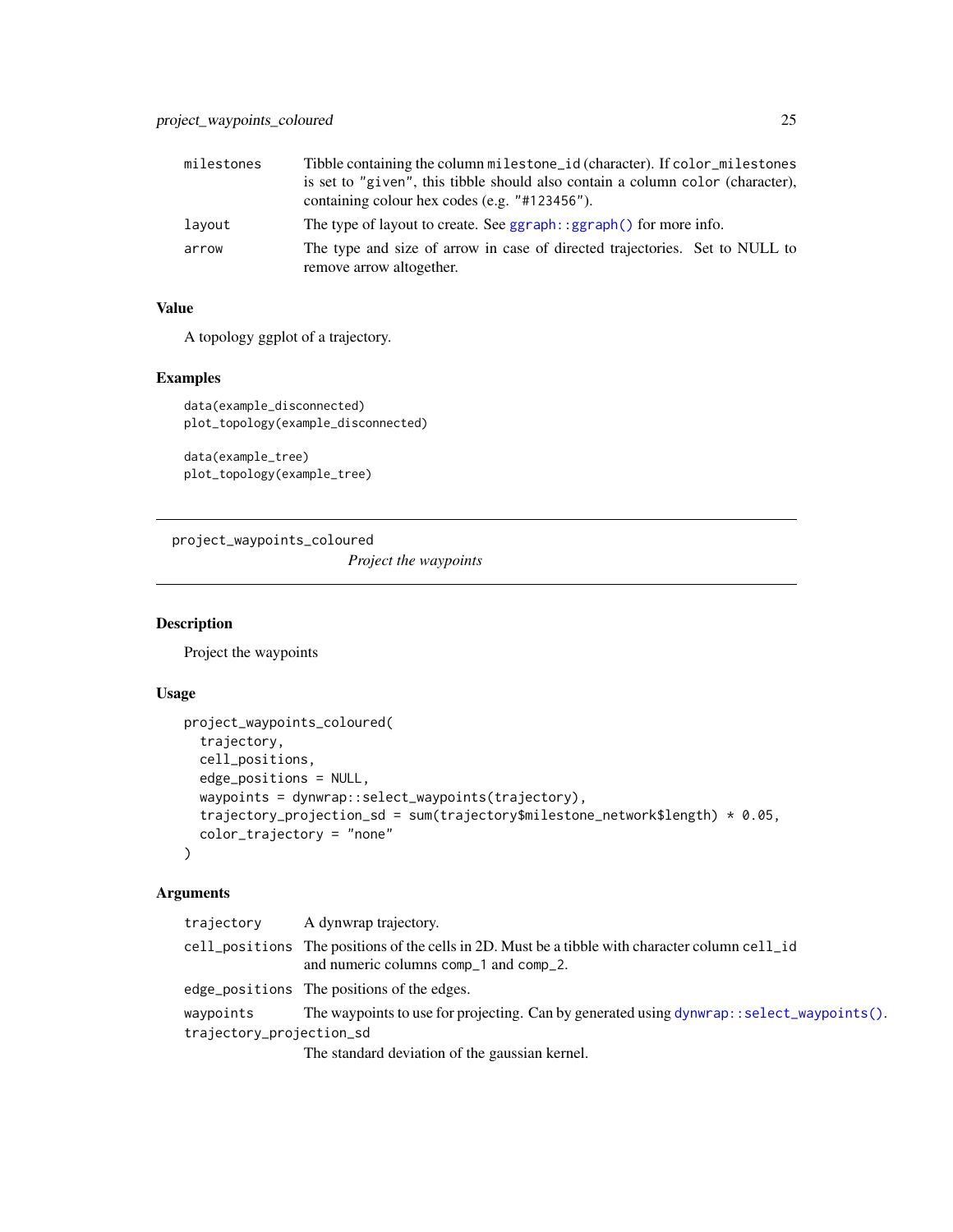#### <span id="page-25-0"></span>color\_trajectory

How to color the trajectory, can be "nearest" for coloring to nearest cell, or "none".

#### Value

A named list containing items:

• segments: A tibble containing columns comp\_1 (numeric), comp\_2 (numeric), waypoint\_id (character), milestone\_id (character), from (character), to (character) percentage (numeric), group (factor), and arrow (logical).

theme\_clean *We like our plots clean*

# Description

We like our plots clean

#### Usage

theme\_clean()

#### Value

A ggplot2 theme.

#### Examples

```
data(example_bifurcating)
g <- plot_dimred(example_bifurcating)
g + theme_clean()
```
theme\_graph *We like our plots clean*

#### Description

We like our plots clean

#### Usage

theme\_graph()

#### Value

A ggplot2 theme.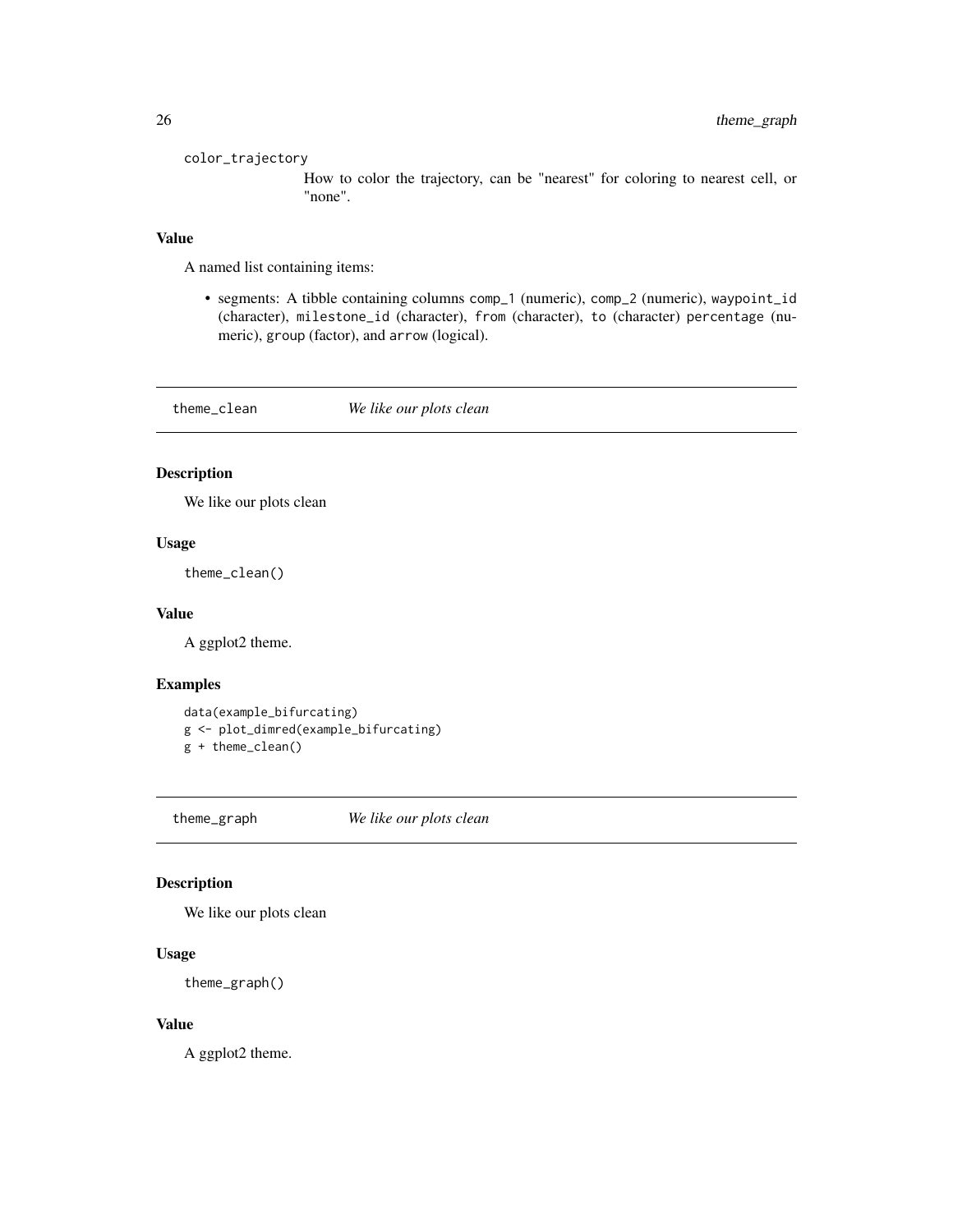# theme\_graph 27

# Examples

data(example\_bifurcating) g <- plot\_dimred(example\_bifurcating) g + theme\_graph()